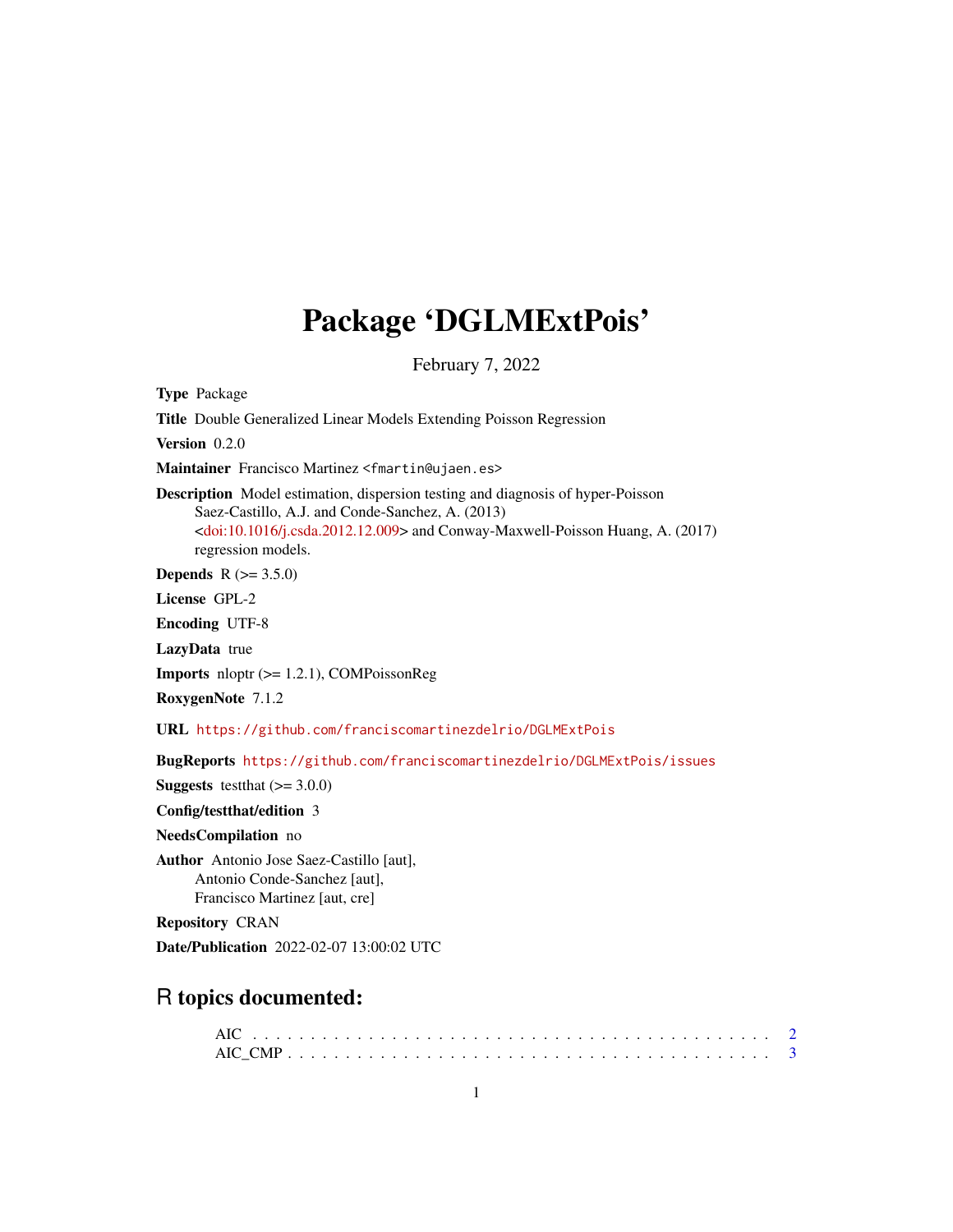<span id="page-1-0"></span>

|       | - 6 |
|-------|-----|
|       |     |
|       |     |
|       |     |
|       |     |
|       |     |
|       |     |
|       |     |
|       |     |
|       |     |
|       |     |
|       |     |
|       |     |
|       |     |
| Index | 24  |

# AIC *AIC and BIC for hyper-Poisson Fits*

# Description

Computes the Akaike's information criterion or the Schwarz's Bayesian criterion for hyper-Poisson Fits

# Usage

```
## S3 method for class 'glm_hP'
AIC(object, ..., k = 2)## S3 method for class 'glm_hP'
BIC(object, ...)
```
# Arguments

| object                  | an object of class "g1m_hP", typically the result of a call to $g1m$ . hP.                         |
|-------------------------|----------------------------------------------------------------------------------------------------|
| $\cdot$ $\cdot$ $\cdot$ | optionally more fitted model objects.                                                              |
| k                       | numeric, the <i>penalty</i> per parameter to be used; the default $k = 2$ is the classical<br>AIC. |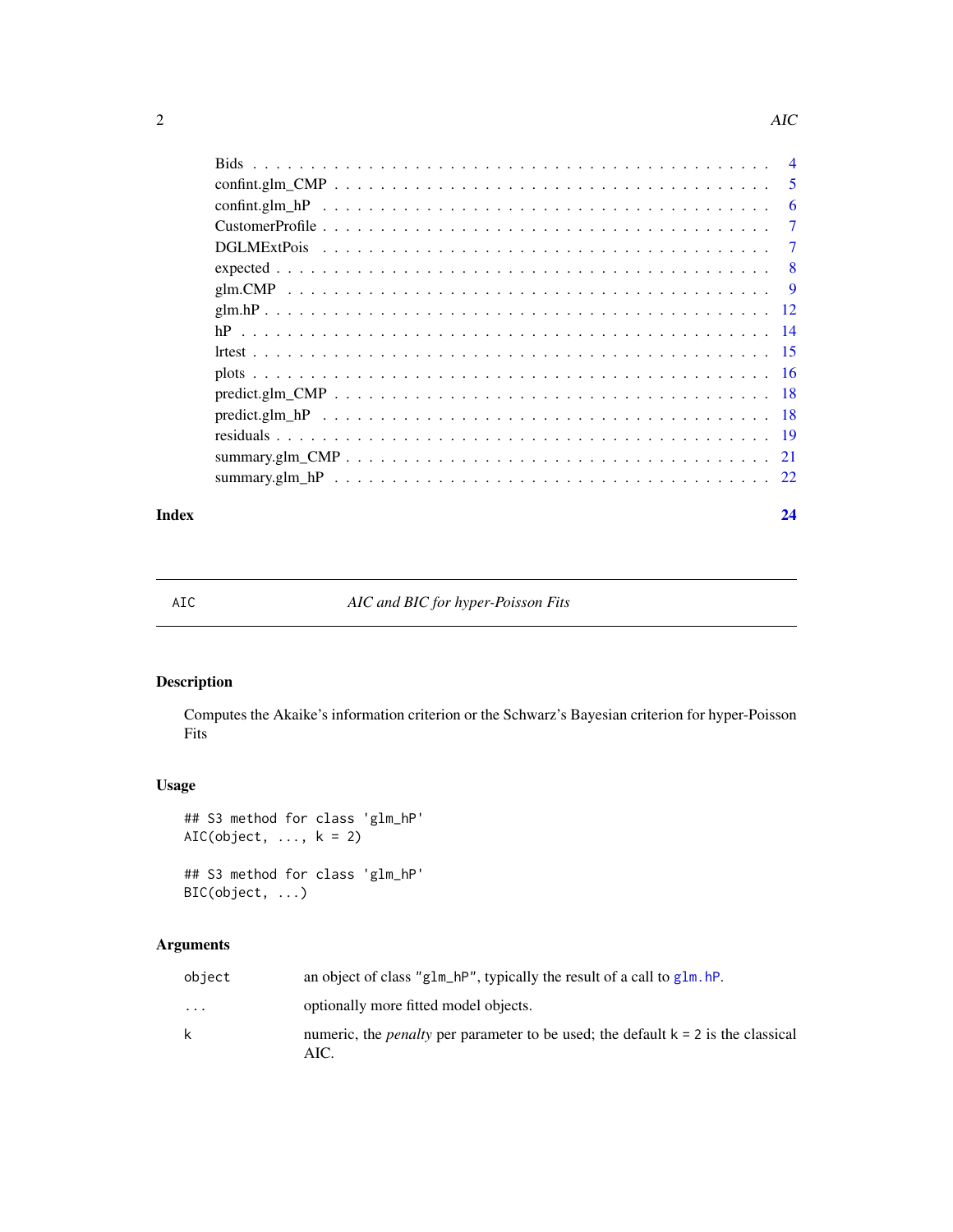# <span id="page-2-0"></span>AIC\_CMP 3

#### Examples

```
## Fit a hyper-Poisson model
Bids$size.sq <- Bids$size ^ 2
fit <- glm.hP(formula.mu = numbids ~ leglrest + rearest + finrest +
              whtknght + bidprem + insthold + size + size.sq + regulatn,
              formula.gamma = numbids \sim 1, data = Bids)
## Obtain its AIC and BIC
AIC(fit)
BIC(fit)
```
AIC\_CMP *AIC and BIC for COM-Poisson Fitted Models*

#### Description

Computes the Akaike's information criterion or the Schwarz's Bayesian criterion for COM-Poisson Fits

# Usage

```
## S3 method for class 'glm_CMP'
AIC(object, ..., k = 2)## S3 method for class 'glm_CMP'
```

```
BIC(object, ...)
```
#### Arguments

| object   | an object of class "g1m_CMP", typically the result of a call to $g1m$ . CMP.               |
|----------|--------------------------------------------------------------------------------------------|
| $\cdots$ | optionally more fitted model objects.                                                      |
| k        | numeric, the <i>penalty</i> per parameter to be used; the default $k = 2$ is the classical |
|          | AIC.                                                                                       |

```
## Estimate a COM-Poisson model
Bids$size.sq <- Bids$size ^ 2
fit <- glm.CMP(formula.mu = numbids ~ leglrest + rearest + finrest +
              whtknght + bidprem + insthold + size + size.sq + regulatn,
              formula.nu = numbids \sim 1, data = Bids)
## Compute its AIC and BIC
AIC(fit)
BIC(fit)
```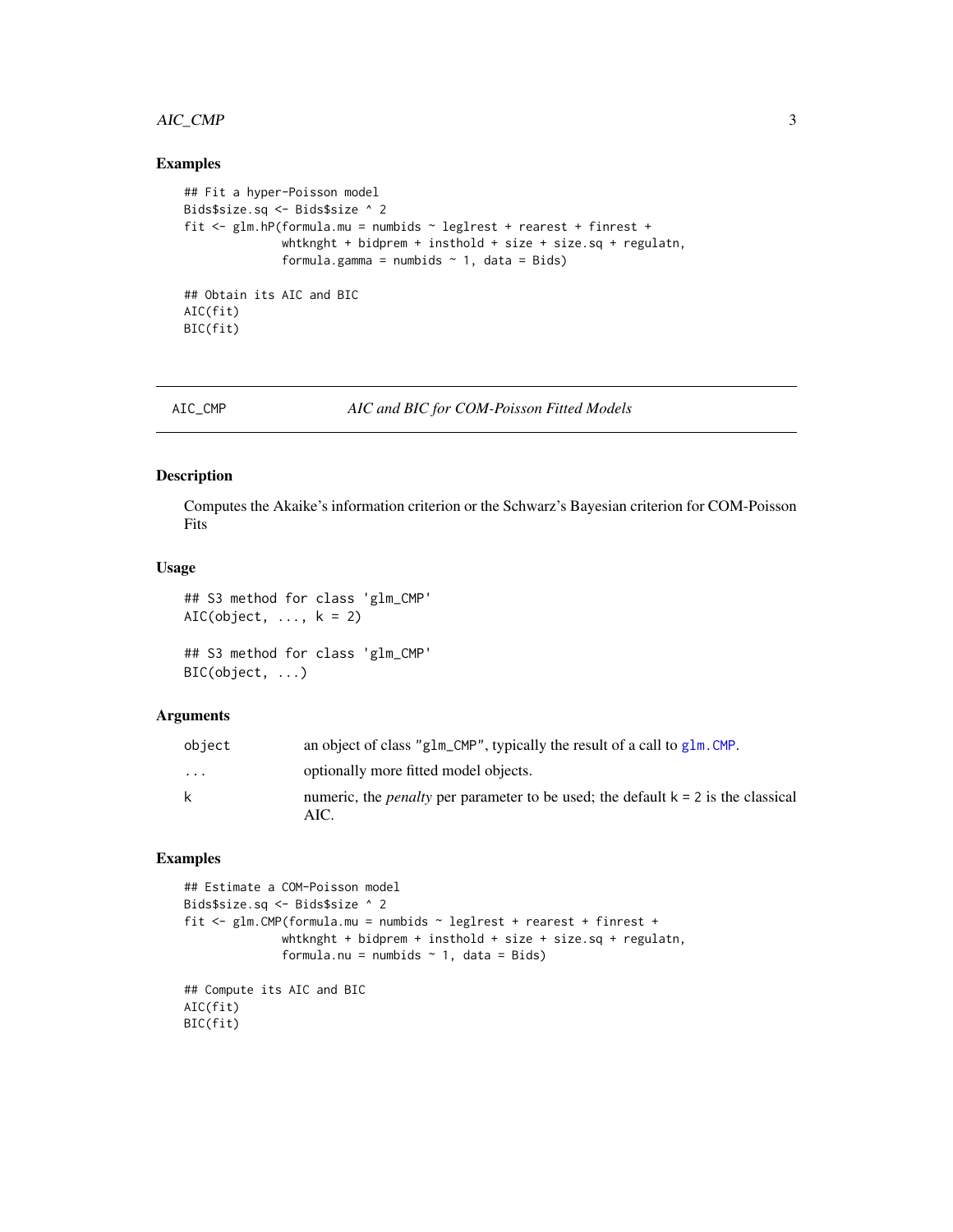<span id="page-3-0"></span>

A dataset with bids received by U.S. firms.

### Usage

Bids

# Format

A data frame with 126 rows and 13 variables:

docno doc no. weeks weeks numbids count takeover delta(1 if taken over) bidprem bid Premium insthold institutional holdings size size measured in billions leglrest legal restructuring rearest real restructuring finrest financial restructuring regulatn regulation whtknght white knight

#### Source

Sanjiv Jaggia and Satish Thosar (1993) "Multiple Bids as a Consequence of Target Management Resistance", Review of Quantitative Finance and Accounting, 3(4), pp. 447-457.

A. Colin Cameron and Per Johansson (1997) "Count Data Regression Models using Series Expansions: with Applications", Journal of Applied Econometrics, 12, pp. 203-223.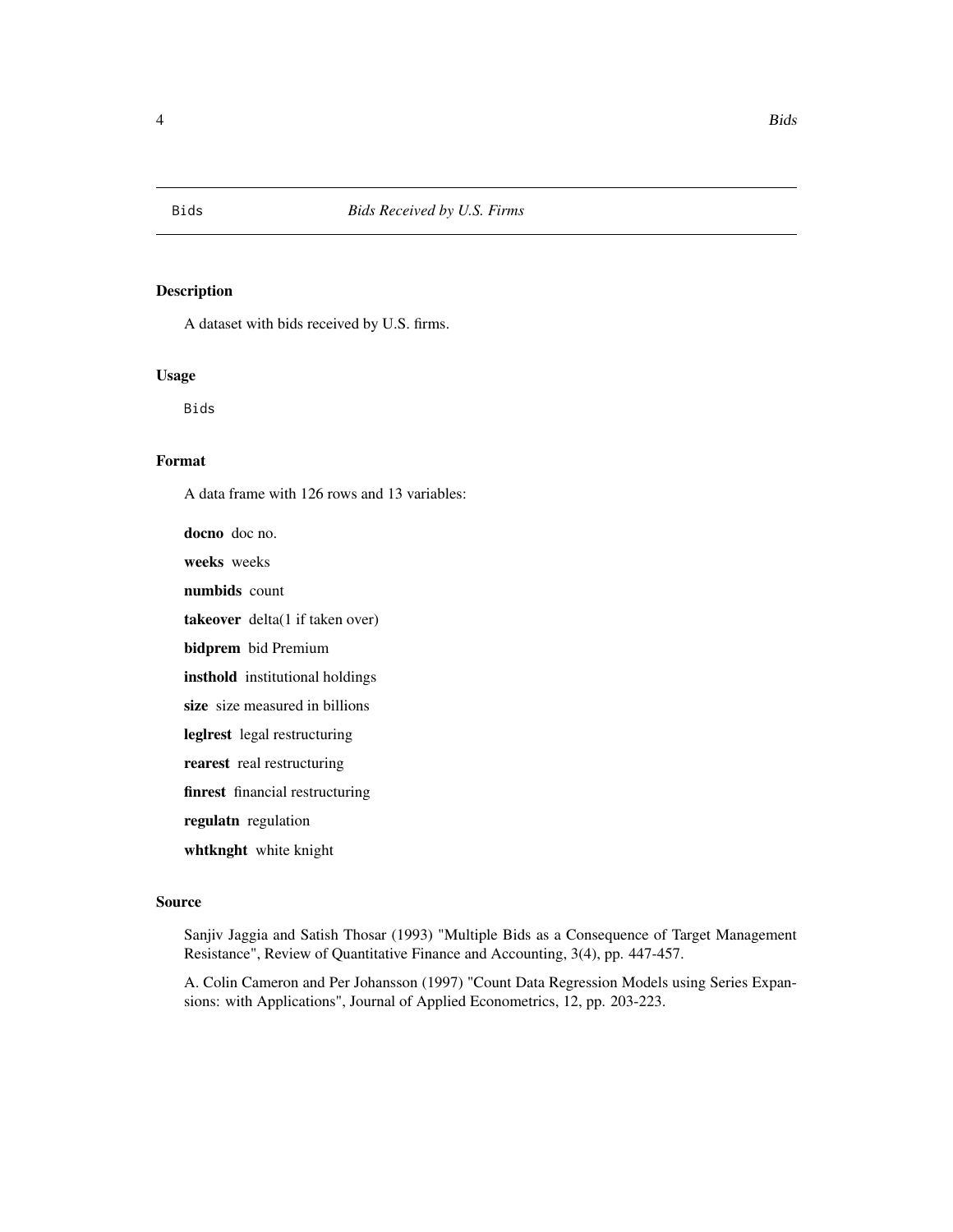<span id="page-4-0"></span>confint.glm\_CMP *Confidence Intervals for glm\_hP Fits*

#### Description

Computes confidence intervals for one or more parameters in a glm\_CMP object.

### Usage

```
## S3 method for class 'glm_CMP'
confint(object, parm, level = 0.95, ...)
```
# Arguments

| object | a fitted object of class inheriting from "glm_CMP".                                                                                                                           |
|--------|-------------------------------------------------------------------------------------------------------------------------------------------------------------------------------|
| parm   | a specification of which parameters are to be given confidence intervals, either<br>a vector of numbers or a vector of names. If missing, all parameters are consid-<br>ered. |
| level  | the confidence level required.                                                                                                                                                |
| .      | additional argument(s) for methods.                                                                                                                                           |

# Value

A matrix (or vector) with columns giving lower and upper confidence limits for each beta parameter. These will be labelled as (1-level)/2 and 1 - (1-level)/2 in (by default 2.5% and 97.5%).

# Examples

```
## Estimate the model
Bids$size.sq <- Bids$size ^ 2
fit <- glm.CMP(formula.mu = numbids ~ leglrest + rearest + finrest +
               whtknght + bidprem + insthold + size + size.sq + regulatn,
               formula.nu = numbids \sim 1, data = Bids)
## Compute confidence intervals
```
confint(fit)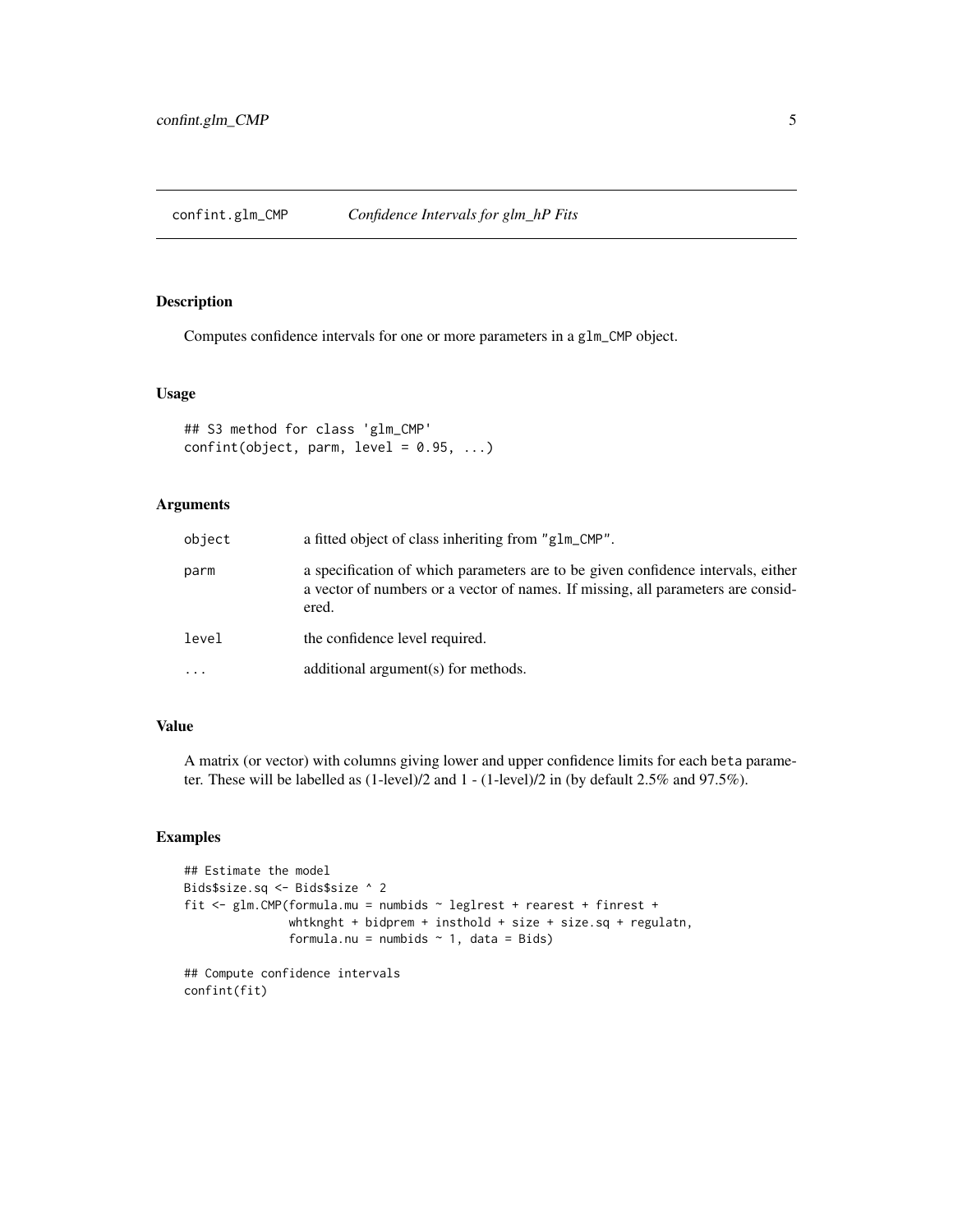<span id="page-5-0"></span>

Computes confidence intervals for one or more parameters in a "glm\_hP" object.

# Usage

```
## S3 method for class 'glm_hP'
confint(object, parm, level = 0.95, ...)
```
# Arguments

| object | a fitted object of class inheriting from "glm_hP".                                                                                                                            |
|--------|-------------------------------------------------------------------------------------------------------------------------------------------------------------------------------|
| parm   | a specification of which parameters are to be given confidence intervals, either<br>a vector of numbers or a vector of names. If missing, all parameters are consid-<br>ered. |
| level  | the confidence level required.                                                                                                                                                |
| .      | additional argument(s) for methods.                                                                                                                                           |

# Value

A matrix (or vector) with columns giving lower and upper confidence limits for each beta parameter. These will be labelled as (1-level)/2 and 1 - (1-level)/2 in % (by default 2.5% and 97.5%).

```
## Estimate the model
Bids$size.sq <- Bids$size ^ 2
fit <- glm.hP(formula.mu = numbids ~ leglrest + rearest + finrest +
         whtknght + bidprem + insthold + size + size.sq + regulatn,
              formula.gamma = numbids \sim 1, data = Bids)
## Compute confidence intervals for parameters
```

```
confint(fit)
```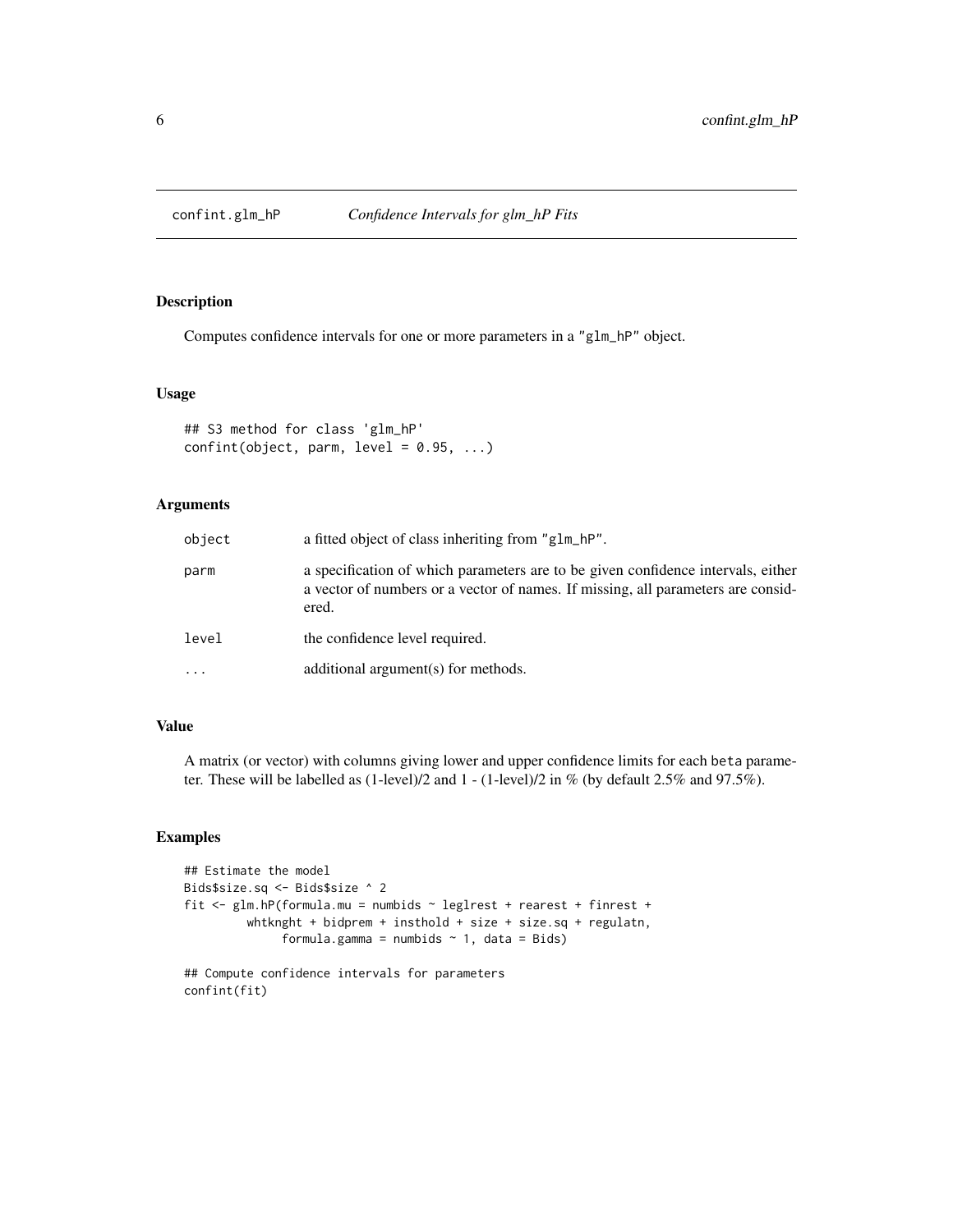<span id="page-6-0"></span>CustomerProfile *Customer profile for a household supplies company*

# Description

An observation corresponds to the census tracts within 10-mile radius around certain store.

### Usage

CustomerProfile

# Format

A data frame with 110 rows and 6 variables:

ncust number of customer of the census tracts who visit the store.

nhu number of housing units in the census tracts

aid average income in dollars

aha average housing unit in years

dnc distance to the nearest competitor in miles

ds distance to store in miles

# Source

http://www.leg.ufpr.br/lib/exe/fetch.php/publications:papercompanions:ptwdataset4.txt

| DGLMExtPois | DGLMExtPois: Double Generalized Linear Models Extending Pois- |
|-------------|---------------------------------------------------------------|
|             | son Regression.                                               |

# Description

The DGLMExtPois package provides two categories of important functions: glm.hP and glm.CMP.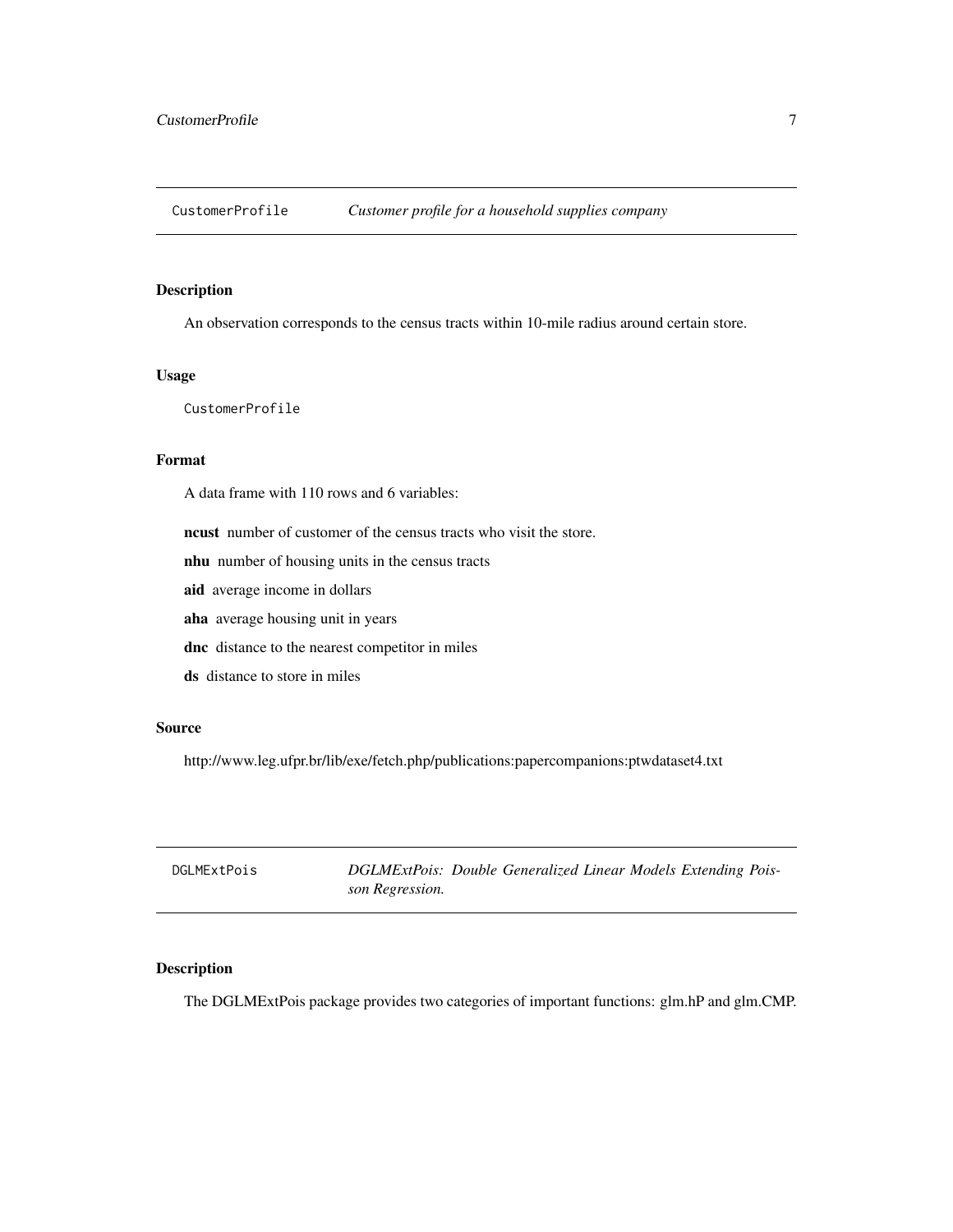<span id="page-7-0"></span>

The hP\_expected and CMP\_expected functions calculate the probability distribution of the count response variable Y for each observation and obtain the corresponding expected frequencies. It is an informal way of assessing the fit of the hP or CMP model by comparing the predicted distribution of counts with the observed distribution.

#### Usage

```
hP_expected(object)
```
CMP\_expected(object)

#### Arguments

object a fitted object of class inheriting from "glm\_hP" or "glm\_CMP".

# Details

The average expected probabilities are computed as

$$
(Pr)(y = k) = \frac{1}{n} \sum_{i=1}^{n} \widehat{Pr}(y_i = k | x_i)
$$

The expected frequencies are obtained by multiplying by n.

Two measures are offered for summarizing the comparison between expected and observed frequencies: the sum of the absolute value of differences and the sum of the square of differences (similar to the Pearson statistic of goodness of fit).

#### Value

A list containing the following components:

| frequencies | the expected counts for the hP or CMP fit.                                      |
|-------------|---------------------------------------------------------------------------------|
|             | observed_freq the observed distribution.                                        |
|             | probabilities the expected distribution for the hP or CMP fit.                  |
| dif         | sum of the absolute value of differences between frequencies and observed freq. |
| chi2        | sum of the square of differences between frequencies and observed_freq.         |

#### References

J. M. Hilbe (2011). Negative Binomial Regression. (2nd ed.). Cambridge University Press. M. Scott Long and Jeremy Freese (2014). Regression Models for Categorical Dependent Variables using STATA. (3rd ed.). Stata Press.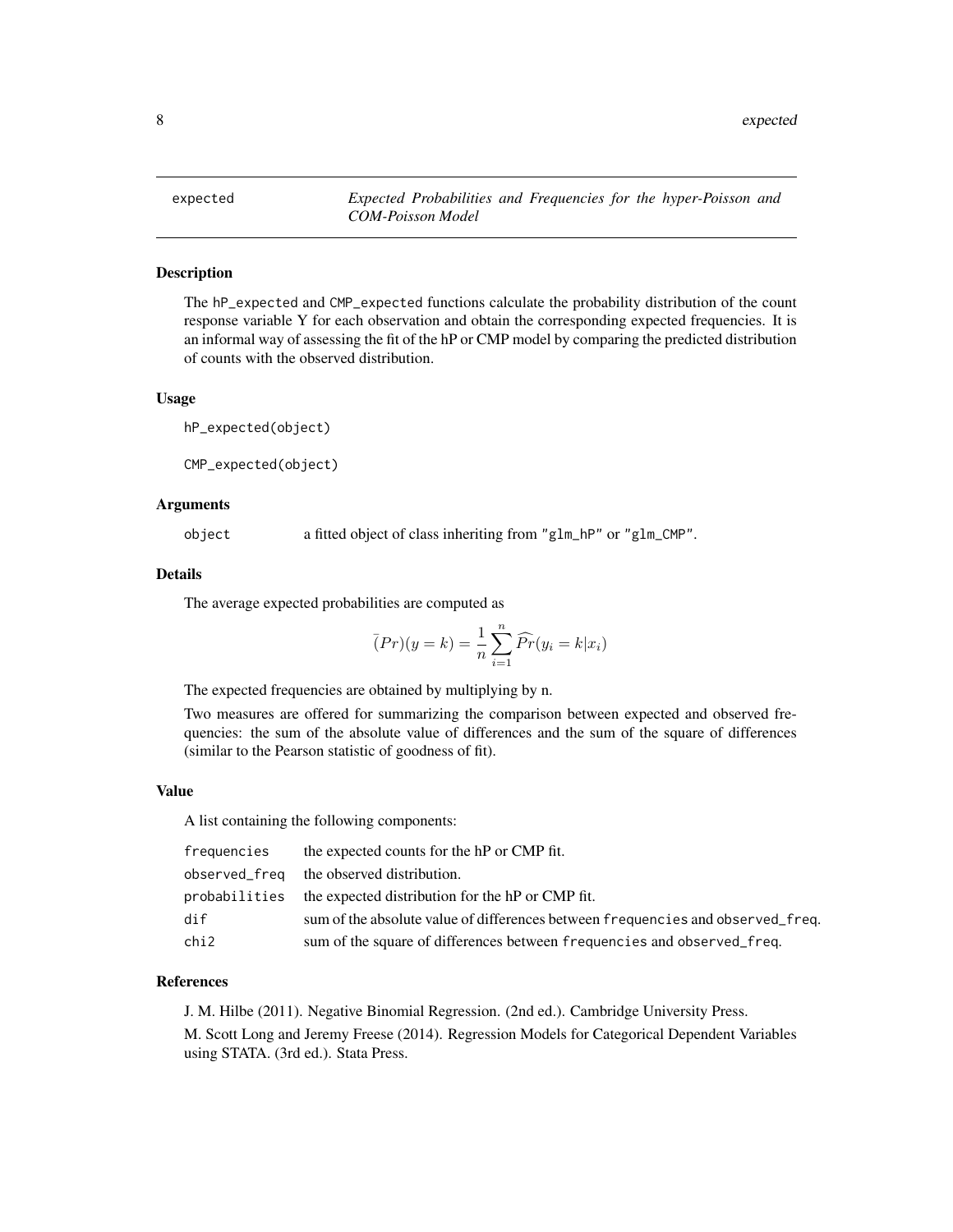#### <span id="page-8-0"></span> $g$ lm.CMP 9

#### Examples

```
## Fit a hyper-Poisson model
Bids$size.sq <- Bids$size ^ 2
hP.fit <- glm.hP(formula.mu = numbids ~ leglrest + rearest + finrest +
                 whtknght + bidprem + insthold + size + size.sq + regulatn,
                 formula.gamma = numbids \sim 1, data = Bids)
## Compute the expected probabilities and the frequencies
hP_expected(hP.fit)
## Estimate a COM-Poisson model
Bids$size.sq <- Bids$size ^ 2
CMP.fit <- glm.CMP(formula.mu = numbids ~ leglrest + rearest + finrest +
                   whtknght + bidprem + insthold + size + size.sq + regulatn,
                   formula.nu = numbids \sim 1, data = Bids)
## Compute the expected probabilities and the frequencies
CMP_expected(CMP.fit)
```
<span id="page-8-1"></span>glm.CMP *Fit a COM-Poisson Double Generalized Linear Model*

#### Description

The glm.CMP function is used to fit a COM-Poisson double generalized linear model with a log-link for the mean (mu) and the dispersion parameter (nu).

#### Usage

```
glm.CMP(
  formula.mu,
  formula.nu,
  init.beta = NULL,
  init.delta = NULL,
  data,
  weights,
  subset,
  na.action,
  maxiter_series = 1000,
  tol = 0.offset,
  opts = NULL,
  model.mu = TRUE,model.nu = TRUE,
  x = FALSE,
```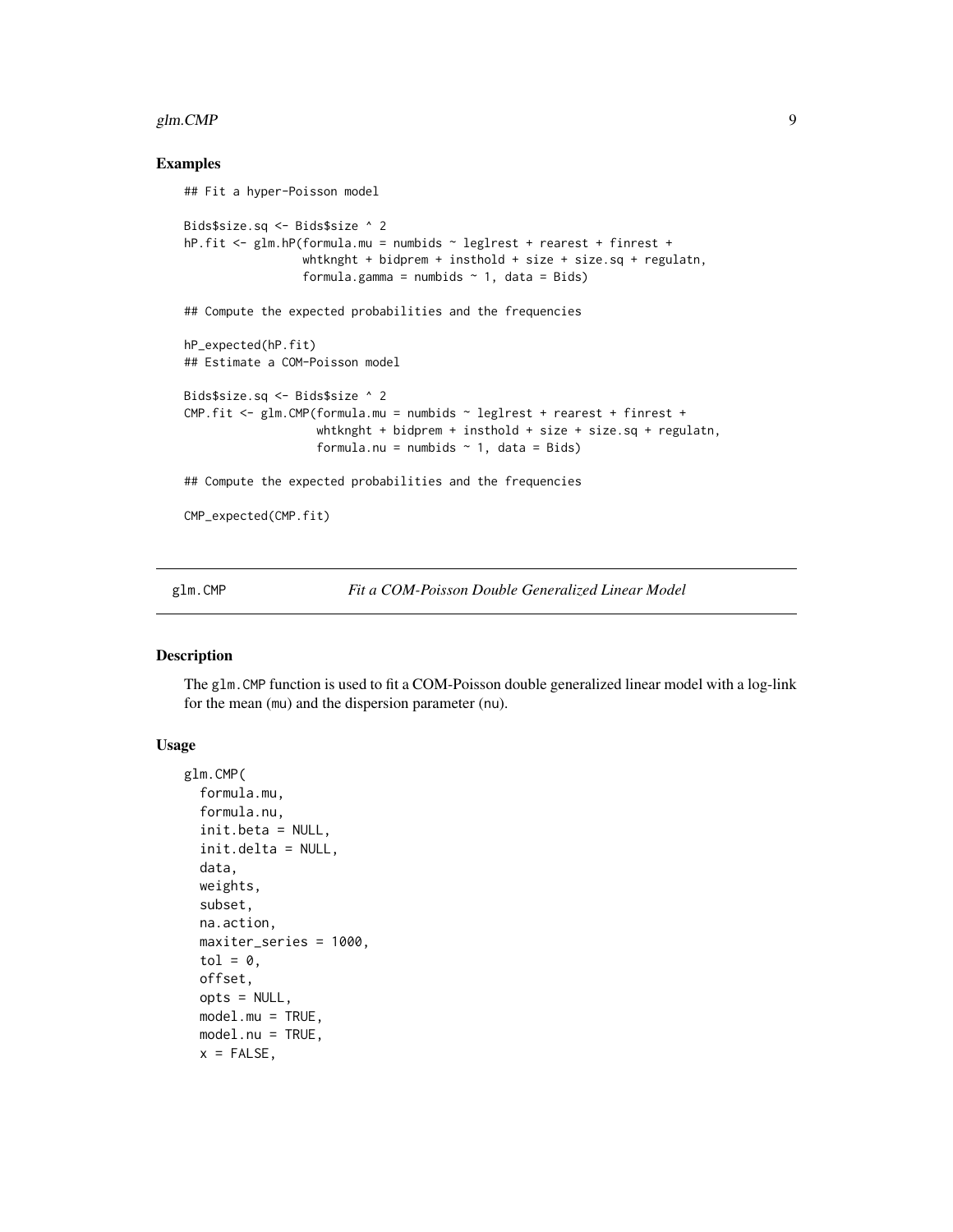<span id="page-9-0"></span>
$$
y = TRUE,
$$
  

$$
z = FALSE
$$

# Arguments

| formula.mu     | regression formula linked to log(mu)                                                                                                                                                                                                                                                                                                                          |
|----------------|---------------------------------------------------------------------------------------------------------------------------------------------------------------------------------------------------------------------------------------------------------------------------------------------------------------------------------------------------------------|
| formula.nu     | regression formula linked to log(nu)                                                                                                                                                                                                                                                                                                                          |
| init.beta      | initial values for regression coefficients of beta.                                                                                                                                                                                                                                                                                                           |
| init.delta     | initial values for regression coefficients of delta.                                                                                                                                                                                                                                                                                                          |
| data           | an optional data frame, list or environment (or object coercible by as . data. frame<br>to a data frame) containing the variables in the model. If not found in data,<br>the variables are taken from environment (formula), typically the environment<br>from which glm. CMP is called.                                                                      |
| weights        | an optional vector of 'prior weights' to be used in the fitting process. Should be<br>NULL or a numeric vector.                                                                                                                                                                                                                                               |
| subset         | an optional vector specifying a subset of observations to be used in the fitting<br>process.                                                                                                                                                                                                                                                                  |
| na.action      | a function which indicates what should happen when the data contain NAs. The<br>default is set by the na. action setting of options, and is na. fail if that is<br>unset. The 'factory-fresh' default is na.omit. Another possible value is NULL,<br>no action. Value na exclude can be useful.                                                               |
| maxiter_series | Maximum number of iterations to perform in the calculation of the normalizing<br>constant.                                                                                                                                                                                                                                                                    |
| tol            | tolerance with default zero meaning to iterate until additional terms to not change<br>the partial sum in the calculation of the normalizing constant.                                                                                                                                                                                                        |
| offset         | this can be used to specify an a priori known component to be included in the<br>linear predictor during fitting. This should be NULL or a numeric vector of length<br>equal to the number of cases. One or more offset terms can be included in the<br>formula instead or as well, and if more than one is specified their sum is used.<br>See model.offset. |
| opts           | a list with options to the optimizer, nloptr, that fits the model. See, the opts<br>parameter of nloptr for further details.                                                                                                                                                                                                                                  |
| model.mu       | a logical value indicating whether the mu model frame should be included as a<br>component of the returned value.                                                                                                                                                                                                                                             |
| model.nu       | a logical value indicating whether the nu model frame should be included as a<br>component of the returned value.                                                                                                                                                                                                                                             |
| x              | logical value indicating whether the mu model matrix used in the fitting process<br>should be returned as a component of the returned value.                                                                                                                                                                                                                  |
| у              | logical value indicating whether the response vector used in the fitting process<br>should be returned as a component of the returned value.                                                                                                                                                                                                                  |
| z              | logical value indicating whether the nu model matrix used in the fitting process<br>should be returned as a component of the returned value.                                                                                                                                                                                                                  |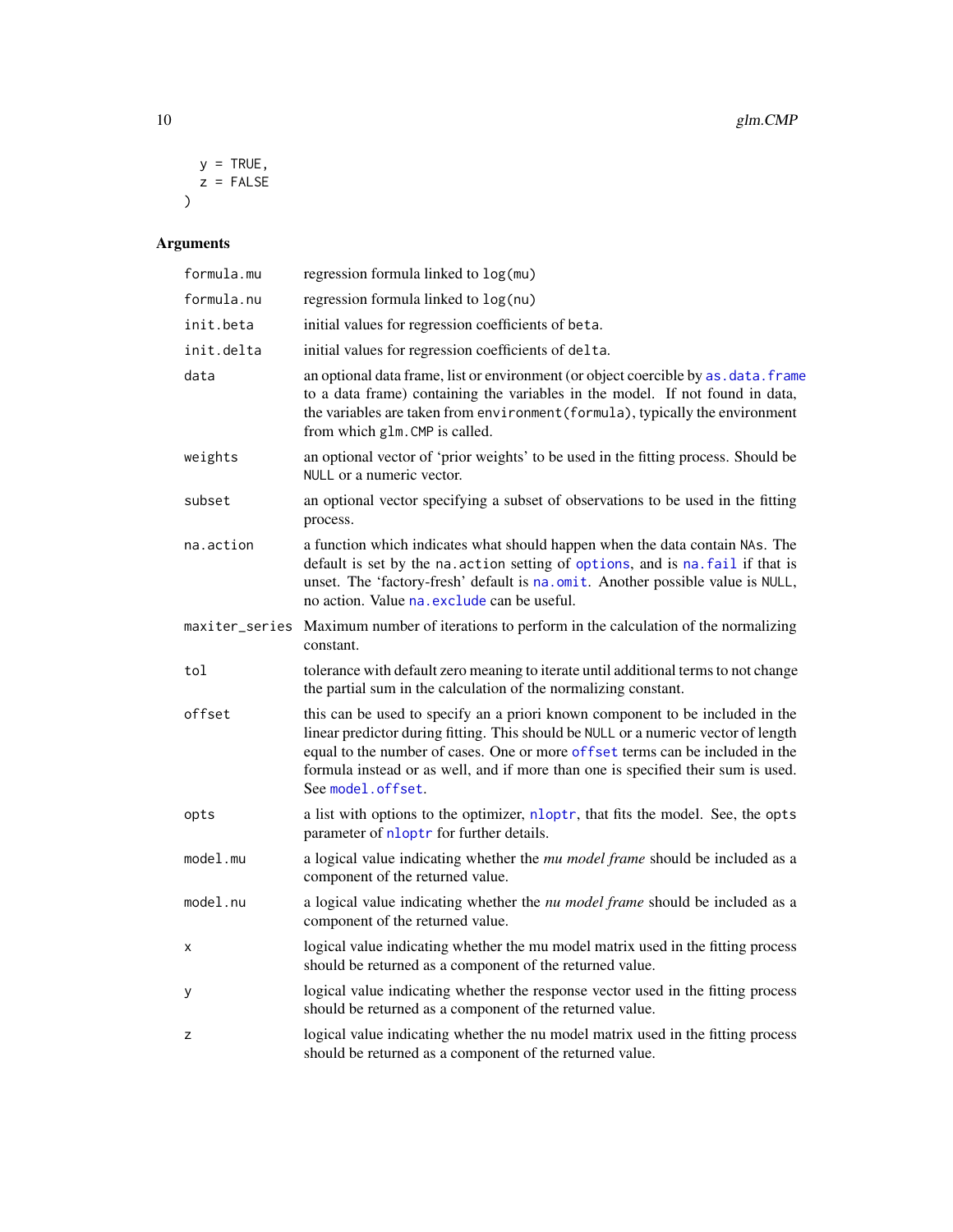#### <span id="page-10-0"></span>glm.CMP  $\Box$

# Details

Fit a COM-Poisson double generalized linear model using as optimizer the NLOPT\_LD\_SLSQP algorithm of function [nloptr](#page-0-0).

#### Value

glm.CMP returns an object of class "glm\_CMP". The function [summary](#page-0-0) can be used to obtain or print a summary of the results. An object of class "glm\_CMP" is a list containing at least the following components:

| coefficients                       | a named vector of coefficients.                                              |
|------------------------------------|------------------------------------------------------------------------------|
| residuals                          | the residuals, that is response minus fitted values.                         |
| fitted.values<br>linear.predictors | the fitted mean values.                                                      |
|                                    | the linear fit on link scale.                                                |
| call                               | the matched call.                                                            |
| offset                             | the offset vector used.                                                      |
| weights                            | the weights initially supplied, a vector of 1s if none were.                 |
| y                                  | if requested (the default) the y vector used.                                |
| matrix.mu                          | if requested, the mu model matrix.                                           |
| matrix.nu                          | if requested, the nu model matrix.                                           |
| model.mu                           | if requested (the default) the mu model frame.                               |
| model.nu                           | if requested (the default) the nu model frame.                               |
| nloptr                             | an object of class "nloptr" with the result returned by the optimizer nloptr |
|                                    |                                                                              |

# References

Alan Huang (2017). "Mean-parametrized Conway–Maxwell–Poisson regression models for dispersed counts", Statistical Modelling, 17(6), pp. 359–380.

S. G. Johnson (2018). [The nlopt nonlinear-optimization package](https://CRAN.R-project.org/package=nloptr)

```
## Fit model
Bids$size.sq <- Bids$size^2
fit <- glm.CMP(formula.mu = numbids ~ leglrest + rearest + finrest +
               whtknght + bidprem + insthold + size + size.sq + regulatn,
               formula.nu = numbids \sim 1, data = Bids)
## Summary of the model
summary(fit)
## To see termination condition of the optimization process
fit$nloptr$message
## To see number of iterations of the optimization process
fit$nloptr$iterations
```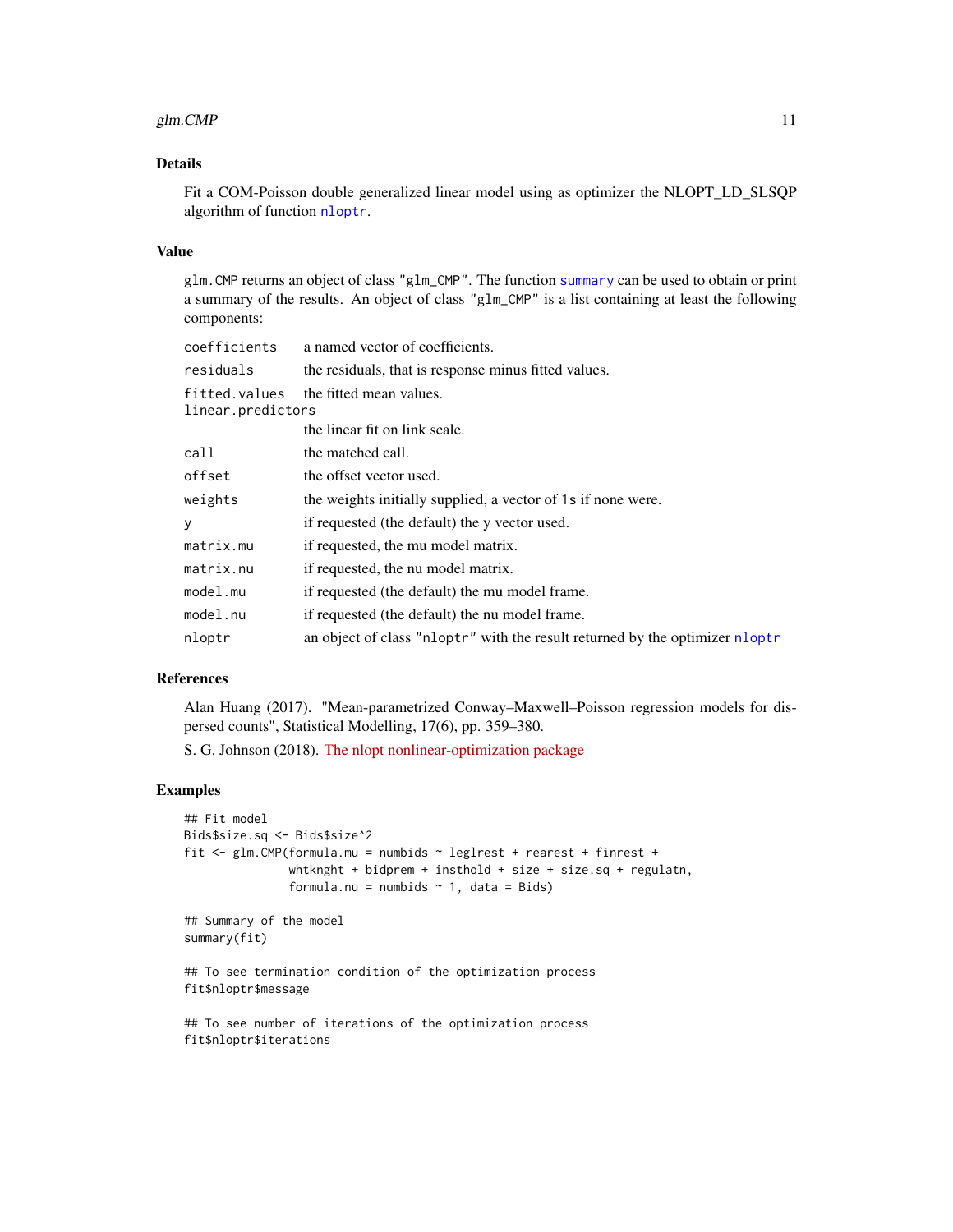<span id="page-11-1"></span><span id="page-11-0"></span>The glm.hP function is used to fit a hyper-Poisson double generalized linear model with a log-link for the mean (mu) and the dispersion parameter (gamma).

# Usage

```
glm.hP(
  formula.mu,
  formula.gamma,
  init.beta = NULL,
  init.delta = NULL,
  data,
  weights,
  subset,
  na.action,
  maxiter_series = 1000,
  tol = 0,offset,
  opts = NULL,model.mu = TRUE,
  model.gamma = TRUE,
  x = FALSE,
  y = TRUE,z = FALSE
)
```
# Arguments

| formula.mu    | an object of class "formula" (or one that can be coerced to that class): a symbolic<br>description of the model to be fitted.                                                                                                                                                                   |
|---------------|-------------------------------------------------------------------------------------------------------------------------------------------------------------------------------------------------------------------------------------------------------------------------------------------------|
| formula.gamma | regression formula linked to $log(gamma)$                                                                                                                                                                                                                                                       |
| init.beta     | initial values for regression coefficients of beta.                                                                                                                                                                                                                                             |
| init.delta    | initial values for regression coefficients of delta.                                                                                                                                                                                                                                            |
| data          | an optional data frame, list or environment (or object that can be coerced by<br>as data. frame to a data frame) containing the variables in the model. If not<br>found in data, the variables are taken from environment (formula), typically<br>the environment from which glm. hP is called. |
| weights       | an optional vector of 'prior weights' to be used in the fitting process. Should be<br>NULL or a numeric vector.                                                                                                                                                                                 |
| subset        | an optional vector specifying a subset of observations to be used in the fitting<br>process.                                                                                                                                                                                                    |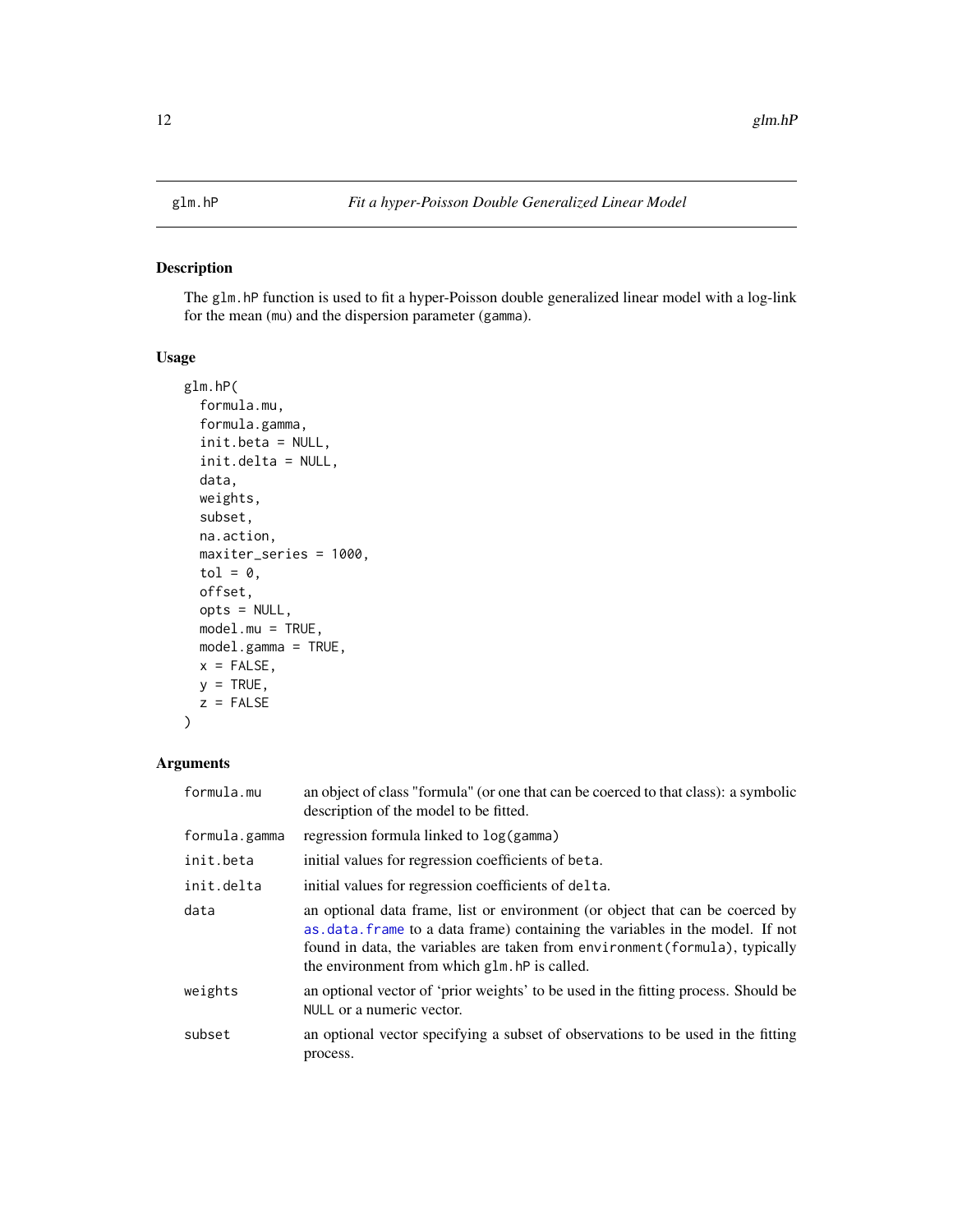<span id="page-12-0"></span>

| na.action   | a function which indicates what should happen when the data contain NAs. The<br>default is set by the na. action setting of options, and is na. fail if that is<br>unset. The 'factory-fresh' default is na.omit. Another possible value is NULL,<br>no action. Value na. exclude can be useful.                                                               |
|-------------|----------------------------------------------------------------------------------------------------------------------------------------------------------------------------------------------------------------------------------------------------------------------------------------------------------------------------------------------------------------|
|             | maxiter_series Maximum number of iterations to perform in the calculation of the normalizing<br>constant.                                                                                                                                                                                                                                                      |
| tol         | tolerance with default zero meaning to iterate until additional terms to not change<br>the partial sum in the calculation of the normalizing constant.                                                                                                                                                                                                         |
| offset      | this can be used to specify an a priori known component to be included in the<br>linear predictor during fitting. This should be NULL or a numeric vector of length<br>equal to the number of cases. One or more of fset terms can be included in the<br>formula instead or as well, and if more than one is specified their sum is used.<br>See model.offset. |
| opts        | a list with options to the optimizer, nloptr, that fits the model. See, the opts<br>parameter of nloptr for further details.                                                                                                                                                                                                                                   |
| model.mu    | a logical value indicating whether the mu model frame should be included as a<br>component of the returned value.                                                                                                                                                                                                                                              |
| model.gamma | a logical value indicating whether the <i>gamma model frame</i> should be included<br>as a component of the returned value.                                                                                                                                                                                                                                    |
| X           | logical value indicating whether the mu model matrix used in the fitting process<br>should be returned as a component of the returned value.                                                                                                                                                                                                                   |
| y           | logical value indicating whether the response vector used in the fitting process<br>should be returned as a component of the returned value.                                                                                                                                                                                                                   |
| Z           | logical value indicating whether the gamma model matrix used in the fitting<br>process should be returned as a component of the returned value.                                                                                                                                                                                                                |

# Details

Fit a hyper-Poisson double generalized linear model using as optimizer the NLOPT\_LD\_SLSQP algorithm of function [nloptr](#page-0-0).

#### Value

glm.hP returns an object of class "glm\_hP". The function [summary](#page-0-0) can be used to obtain or print a summary of the results.

The generic accessor functions [coef](#page-0-0), [fitted.values](#page-0-0) and [residuals](#page-18-1) can be used to extract various useful features of the value returned by glm.hP.

weights extracts a vector of weights, one for each case in the fit (after subsetting and na.action).

An object of class "glm\_hP" is a list containing at least the following components:

|                   | coefficients a named vector of coefficients.         |
|-------------------|------------------------------------------------------|
| residuals         | the residuals, that is response minus fitted values. |
|                   | fitted.values the fitted mean values.                |
| linear.predictors |                                                      |
|                   | the linear fit on link scale.                        |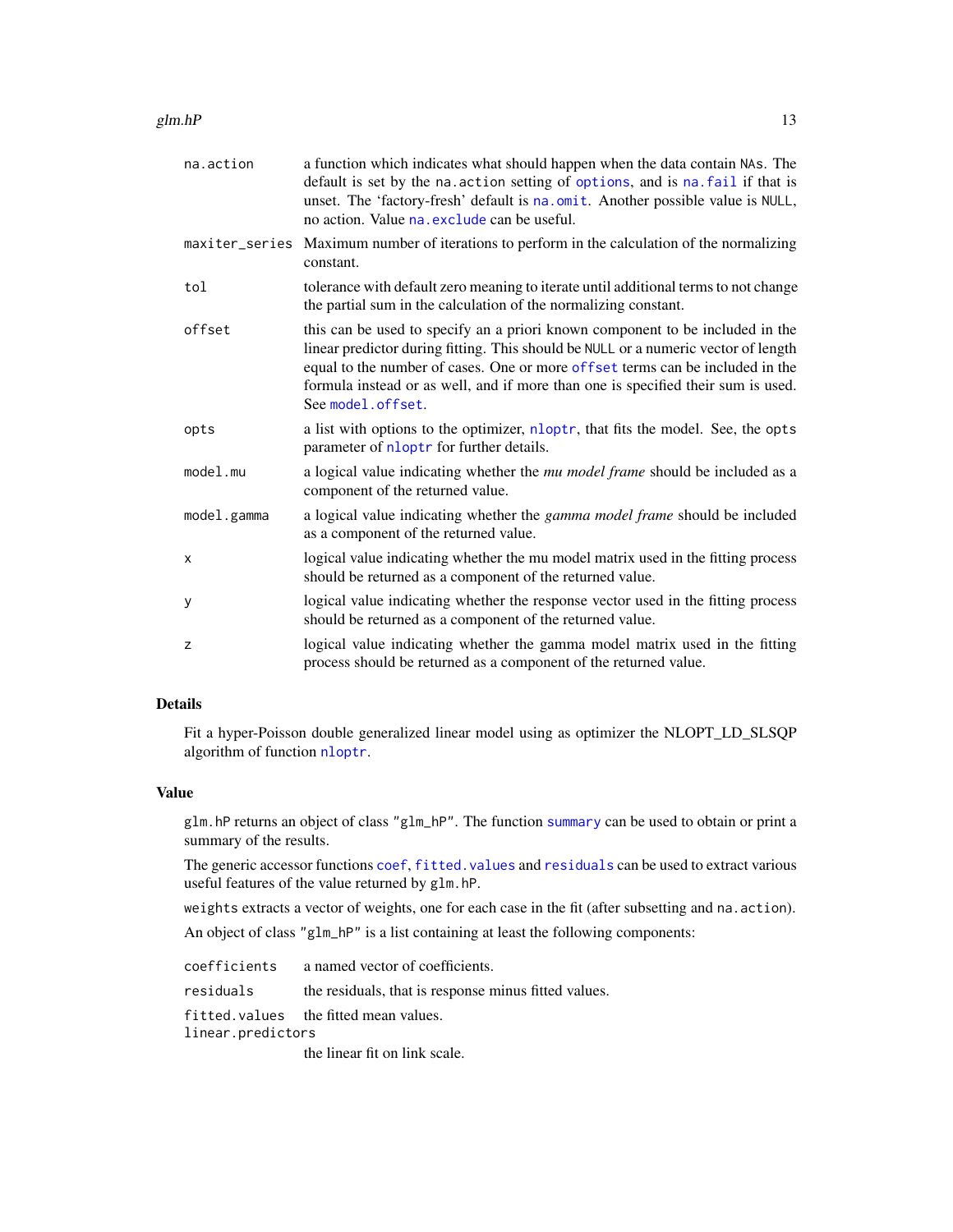<span id="page-13-0"></span>

| call         | the matched call.                                                            |
|--------------|------------------------------------------------------------------------------|
| offset       | the offset vector used.                                                      |
| weights      | the weights initially supplied, a vector of 1s if none were.                 |
| df.residual  | the residual degrees of freedom.                                             |
| df.null      | the residual degrees of freedom for the null model.                          |
| y            | if requested (the default) the y vector used.                                |
| matrix.mu    | if requested, the mu model matrix.                                           |
| matrix.gamma | if requested, the gamma model matrix.                                        |
| model.mu     | if requested (the default) the mu model frame.                               |
| model.gamma  | if requested (the default) the gamma model frame.                            |
| nloptr       | an object of class "nloptr" with the result returned by the optimizer nloptr |

# References

Antonio J. Saez-Castillo and Antonio Conde-Sanchez (2013). "A hyper-Poisson regression model for overdispersed and underdispersed count data", Computational Statistics & Data Analysis, 61, pp. 148–157.

S. G. Johnson (2018). [The nlopt nonlinear-optimization package](https://CRAN.R-project.org/package=nloptr)

#### Examples

```
## Fit model
Bids$size.sq <- Bids$size ^ 2
fit <- glm.hP(formula.mu = numbids ~ leglrest + rearest + finrest +
              whtknght + bidprem + insthold + size + size.sq + regulatn,
              formula.gamma = numbids \sim 1, data = Bids)
## Summary of the model
summary(fit)
## To see termination condition of the optimization process
fit$nloptr$message
## To see number of iterations of the optimization process
fit$nloptr$iterations
```
hP *The hyper-Poisson Distribution*

#### Description

Density, distribution function and random generation for the hyper-Poisson distribution with parameters gamma and lambda.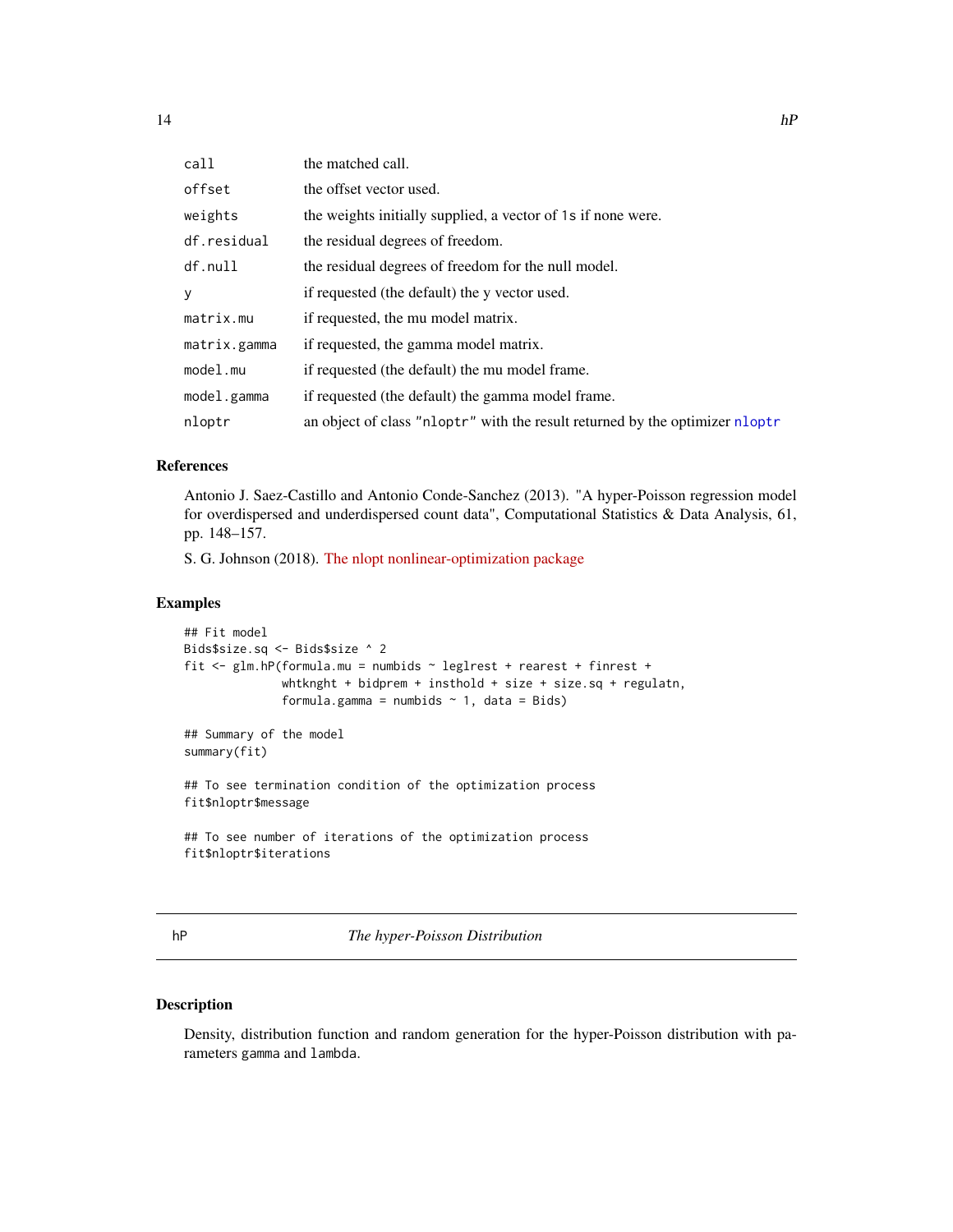#### <span id="page-14-0"></span>lrtest 15

# Usage

```
dhP(x, gamma, lambda)
phP(q, gamma, lambda, lower.tail = TRUE)
rhP(n, gamma, lambda)
```
# Arguments

| X          | vector of (non-negative integer) quantiles.                                          |
|------------|--------------------------------------------------------------------------------------|
| gamma      | dispersion parameter. Must be strictly positive.                                     |
| lambda     | location parameter. Must be strictly positive.                                       |
| q          | vector of quantiles.                                                                 |
| lower.tail | logical; if TRUE (default), probabilities are $P[X \le x]$ , otherwise, $P[X > x]$ . |
| n          | number of random values to return.                                                   |

# Value

dhP gives the density, phP gives the distribution function and rhP generates random deviates.

Invalid gamma or lambda will result in return value NaN, with a warning.

The length of the result is determined by n for rhP, and is the maximum of the lengths of the numerical arguments for the other functions.

The numerical arguments other than n are recycled to the length of the result. Only the first element of the logical arguments is used.

#### Examples

```
## density function for hyper-Poisson
dhP(3, 15, 2)
## distribution function for hyper-Poisson
phP(3, 15, 2)
## random generation for the hyper-Poisson
rhP(10, 15, 2)
```
lrtest *Likelihood Ratio Test for Nested glm\_CMP and glm\_hP Fits*

#### Description

Performs the likelihood ratio chi-squared test to compare nested models.

#### Usage

lrtest(object1, object2)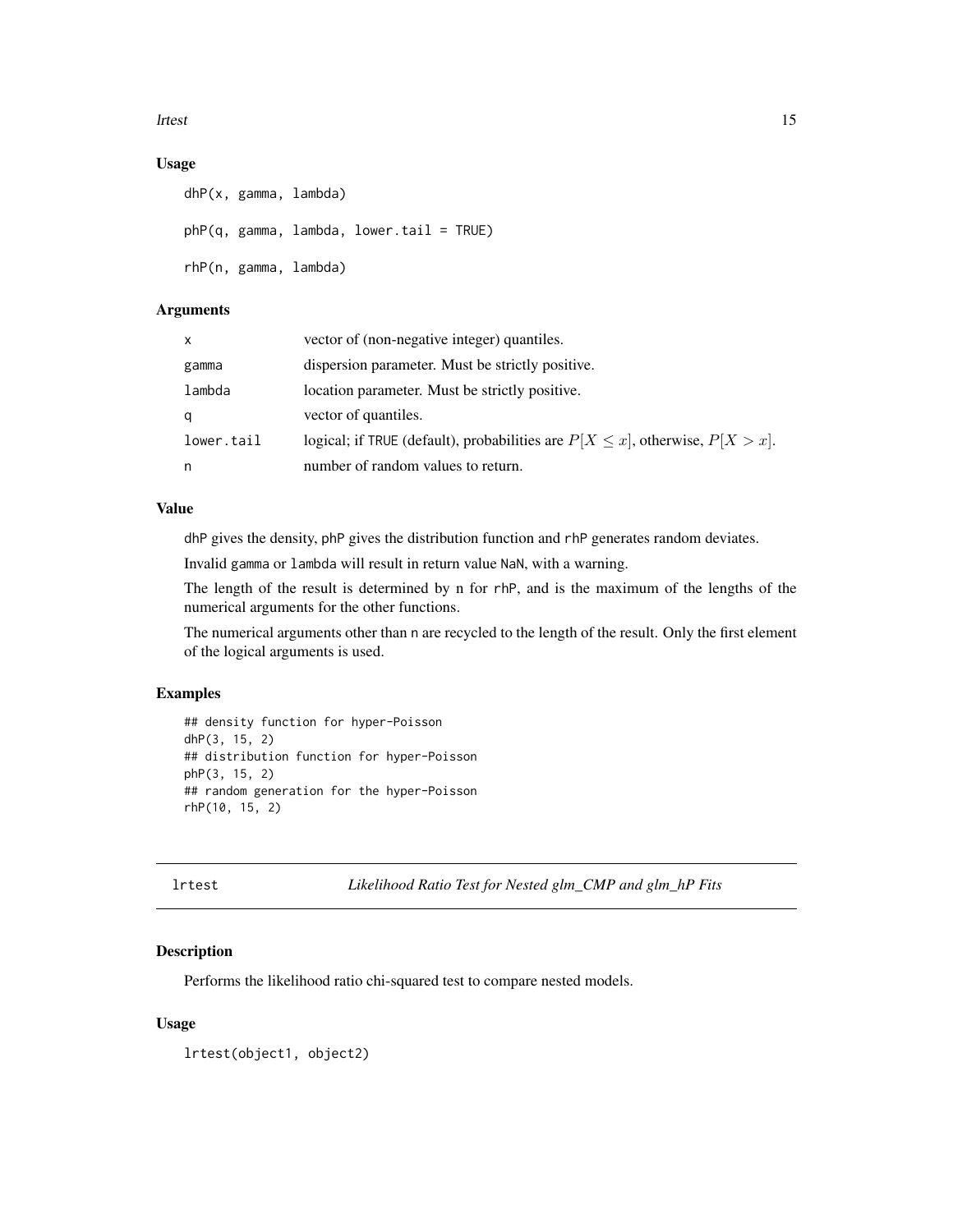#### <span id="page-15-0"></span>**Arguments**

```
object1, object2
                  fitted objects of classes inheriting from "glm_CMP" or "glm_hP"
```
# Details

The test statistics is calculated as  $2(llik - llik_0)$ . The test statistics has a chi-squared distribution with r degrees of freedom, where r is the difference in the number of parameters between the full and null models.

#### Value

A list with class "lrtest" containing the following components:

| statistics | the value of the statistic. |
|------------|-----------------------------|
| df         | the degrees of freedom.     |
| p-value    | the p-value for the test.   |

# Examples

```
Bids$size.sq <- Bids$size ^ 2
## Fit null model
fit0 <- glm.hP(formula.mu = numbids ~ leglrest + rearest + finrest +
              whtknght + bidprem + insthold + size + size.sq + regulatn,
              formula.gamma = numbids \sim 1, data = Bids)
## Fit full model
fit <- glm.hP(formula.mu = numbids ~ leglrest + rearest + finrest +
              whtknght + bidprem + insthold + size + size.sq + regulatn,
              formula.gamma = numbids \sim leglrest, data = Bids)
## Likelihood ratio test for the nested models
lrtest(fit,fit0)
```
<span id="page-15-2"></span>plots *Plot Diagnostics for glm\_hP and glm\_CMP Objects*

#### <span id="page-15-1"></span>Description

Two plots are currently available: a plot of residuals against fitted values and a Normal Q-Q plot.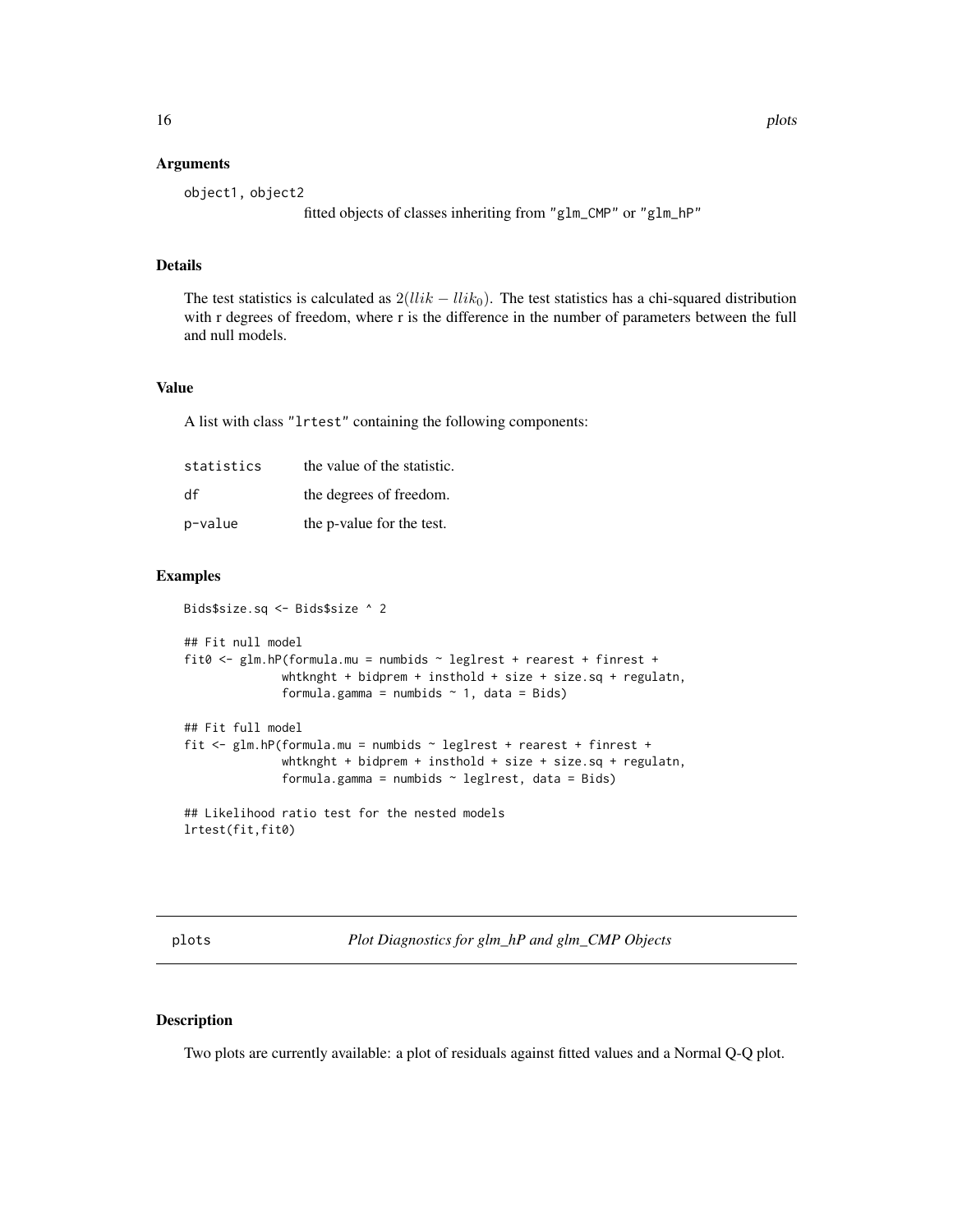<span id="page-16-0"></span>plots and the plot of the state of the state of the state of the state of the state of the state of the state of the state of the state of the state of the state of the state of the state of the state of the state of the s

### Usage

```
## S3 method for class 'glm_hP'
plot(
  x,
  type = c("quantile", "pearson", "response"),
  ask = prod(graphics::par("mfcol")) < 2 && grDevices::dev.interactive(),
  ...
\mathcal{L}## S3 method for class 'glm_CMP'
plot(
  x,
  type = c("quantile", "pearson", "response"),
  ask = prod(graphics::par("mfcol")) < 2 && grDevices::dev.interactive(),
  ...
)
```
#### Arguments

| X        | $glm_hP$ or $glm_cMP$ object, typically the result of $glm_hP$ or $glm_cMP$ .                                       |
|----------|---------------------------------------------------------------------------------------------------------------------|
| type     | the type of residuals. The alternatives are: "quantile" (default), "pearson" and<br>"response". Can be abbreviated. |
| ask      | logical; if TRUE, the user is asked before each plot, see $par(ask=.)$ .                                            |
| $\cdots$ | other parameters to be passed through to plotting functions.                                                        |

```
## Fit the hyper-Poisson model
Bids$size.sq <- Bids$size ^ 2
hP.fit <- glm.hP(formula.mu = numbids ~ leglrest + rearest + finrest +
              whtknght + bidprem + insthold + size + size.sq + regulatn,
              formula.gamma = numbids \sim 1, data = Bids)
oldpar \leq par(mfrow = c(1, 2))
## Plot diagnostics
plot(hP.fit)
par(oldpar)
## Fit the COM-Poisson model
Bids$size.sq <- Bids$size ^ 2
CMP.fit <- glm.CMP(formula.mu = numbids ~ leglrest + rearest + finrest +
              whtknght + bidprem + insthold + size + size.sq + regulatn,
              formula.nu = numbids \sim 1, data = Bids)
oldpar \leq par(mfrow = c(1, 2))
## Plot diagnostics
plot(CMP.fit)
par(oldpar)
```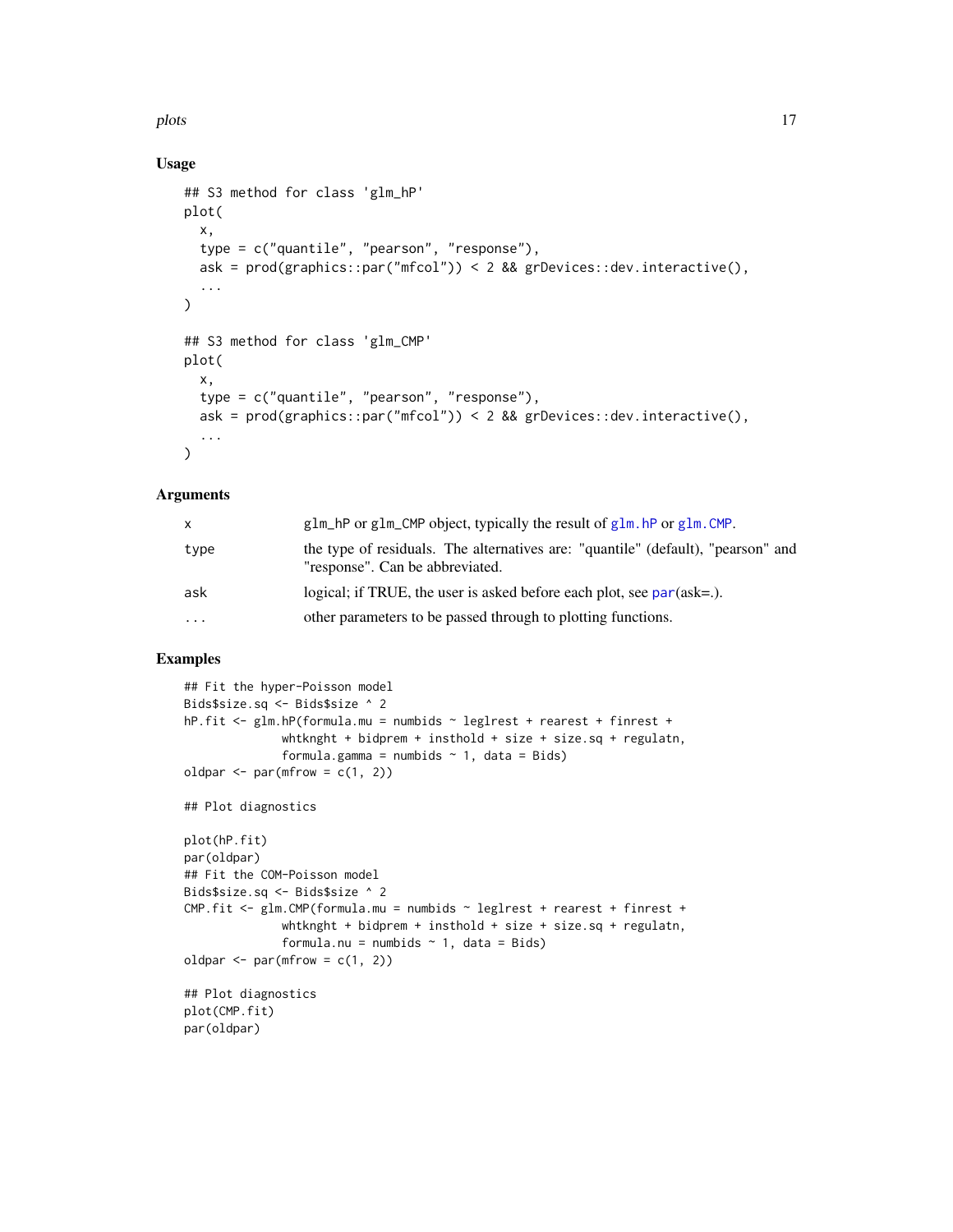<span id="page-17-0"></span>

Obtains predictions from a fitted glm\_CMP object.

#### Usage

```
## S3 method for class 'glm_CMP'
predict(object, new data = NULL, type = c("link", "response"), ...)
```
#### Arguments

| object   | a fitted object of class inheriting from "glm_CMP".                                                                                                              |
|----------|------------------------------------------------------------------------------------------------------------------------------------------------------------------|
| newdata  | optionally, a data frame in which to look for variables with which to predict. If<br>omitted, the fitted linear predictors are used.                             |
| type     | the type of prediction required. The default is on the scale of the linear predic-<br>tors; the alternative "response" is on the scale of the response variable. |
| $\cdots$ | further arguments passed to or from other methods.                                                                                                               |

#### Value

A vector with the prediction means.

#### Examples

```
## Fit a model
Bids$size.sq <- Bids$size ^ 2
fit <- glm.CMP(formula.mu = numbids ~ leglrest + rearest + finrest +
               whtknght + bidprem + insthold + size + size.sq + regulatn,
               formula.nu = numbids \sim 1, data = Bids)
## As the newdata parameter is not used the fitted values are obtained
predict(fit, type = "response")
```
predict.glm\_hP *Predict Method for glm\_hP Fits*

# Description

Obtains predictions from a fitted "glm\_hP" object.

#### Usage

```
## S3 method for class 'glm_hP'
predict(object, new data = NULL, type = c("link", "response"), ...)
```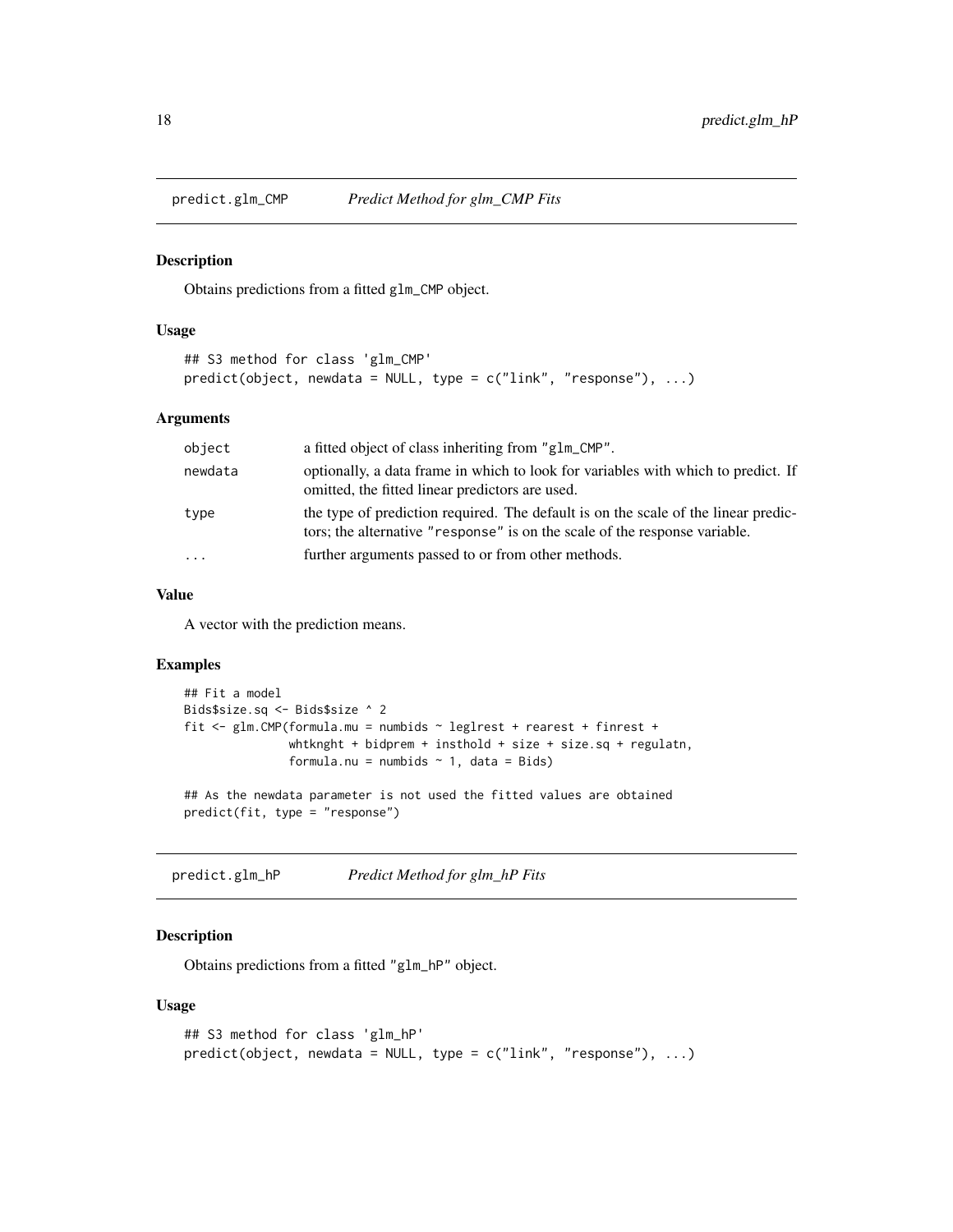#### <span id="page-18-0"></span>residuals and the set of the set of the set of the set of the set of the set of the set of the set of the set o

#### Arguments

| object    | a fitted object of class inheriting from "glm_hP".                                                                                                               |
|-----------|------------------------------------------------------------------------------------------------------------------------------------------------------------------|
| newdata   | optionally, a data frame in which to look for variables with which to predict. If<br>omitted, the fitted linear predictors are used.                             |
| type      | the type of prediction required. The default is on the scale of the linear predic-<br>tors; the alternative "response" is on the scale of the response variable. |
| $\ddotsc$ | further arguments passed to or from other methods.                                                                                                               |

# Value

A vector with the prediction means.

#### Examples

```
data(Bids)
## Fit a hype-Poisson model
Bids$size.sq <- Bids$size ^ 2
fit <- glm.hP(formula.mu = numbids ~ leglrest + rearest + finrest +
              whtknght + bidprem + insthold + size + size.sq + regulatn,
              formula.gamma = numbids \sim 1, data = Bids)
## As the newdata parameter is not used the fitted values are obtained
predict(fit, type = "response")
```
<span id="page-18-1"></span>

| residuals | Extract and Visualize hyper-Poisson and COM-Poisson Model Resid- |
|-----------|------------------------------------------------------------------|
|           | uals                                                             |

#### Description

residuals is a method which extracts model residuals from a "glm\_hP" or "glm\_CMP" object, commonly returned by [glm.hP](#page-11-1) or [glm.CMP](#page-8-1). Optionally, it produces a half normal plot with a simulated envelope of the residuals.

# Usage

```
## S3 method for class 'glm_hP'
residuals(
  object,
  type = c("pearson", "response", "quantile"),
  envelope = FALSE,
  rep = 19.
  title = "Simulated Envelope of Residuals",
  ...
)
## S3 method for class 'glm_CMP'
```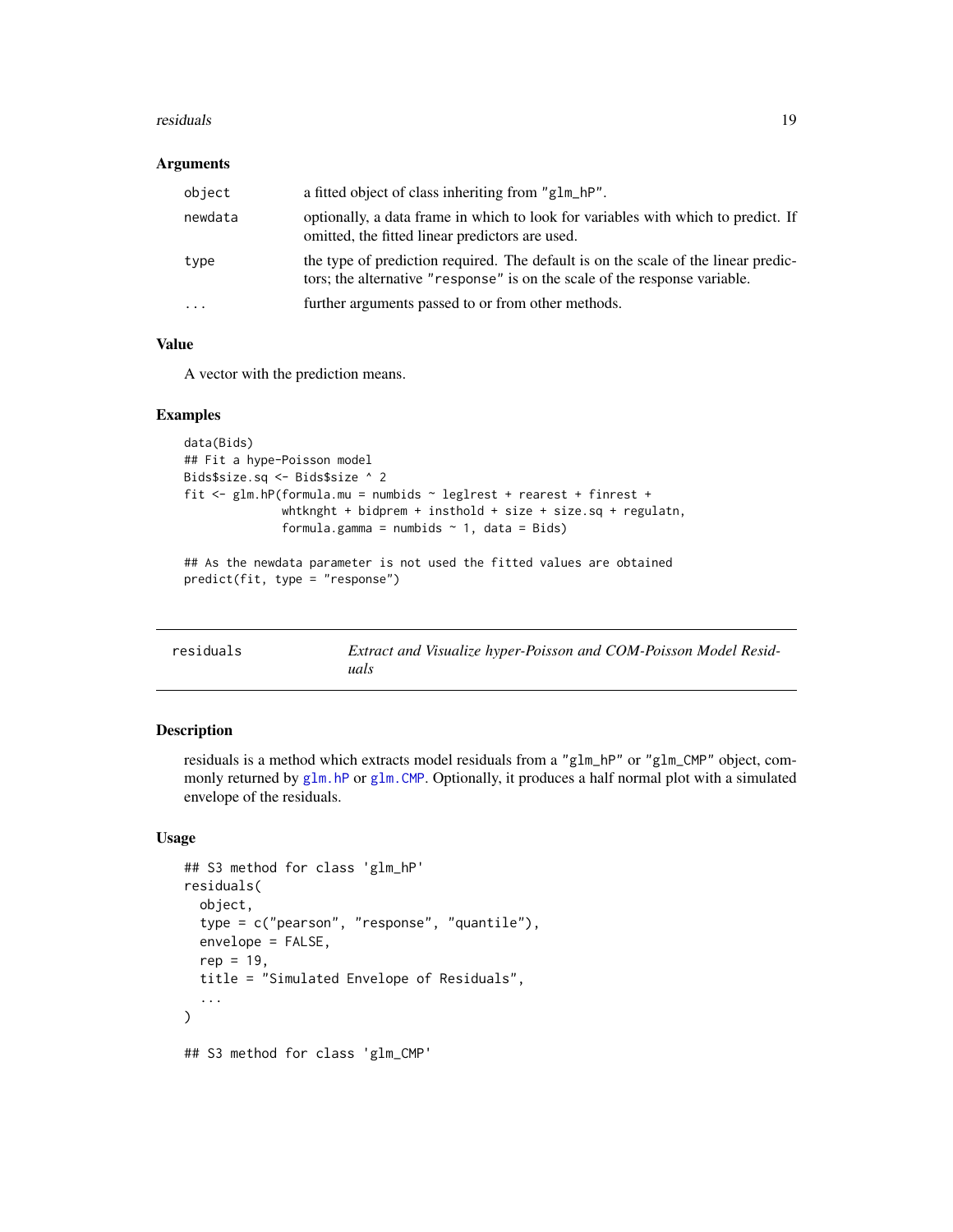```
residuals(
  object,
  type = c("pearson", "response", "quantile"),
  envelope = FALSE,
  rep = 19,
  title = "Simulated Envelope of Residuals",
  ...
)
```
#### Arguments

| object   | an object of class "glm_hP" or "glm_CMP", typically the result of a call to<br>glm.hP or glm.CMP.                                            |
|----------|----------------------------------------------------------------------------------------------------------------------------------------------|
| type     | the type of residuals which should be returned. The alternatives are: "pearson"<br>(default), "response" and "quantile". Can be abbreviated. |
| envelope | a logical value indicating whether the envelope should be computed.                                                                          |
| rep      | number of replications for envelope construction. Default is 19, that is the small-<br>est 95 percent band that can be built.                |
| title    | a string indicating the main title of the envelope.                                                                                          |
| $\cdots$ | further arguments passed to or from other methods.                                                                                           |
|          |                                                                                                                                              |

#### Details

The response residuals  $(r_i = y_i - \mu_i)$ , Pearson residuals  $(r_i^P = r_i / \sigma_i)$  or randomized quantile residuals are computed. The randomized quantile residuals are obtained computing the cumulative probabilities that the fitted model being less than *y* and less or equal than *y*. A random value from a uniform distribution between both probabilities is generated and the value of the residual is the standard normal variate with the same cumulative probability. Four replications of the quantile residuals are recommended because of the random component (see Dunn and Smyth, 1996 for more details).

The functions [plot.glm\\_hP](#page-15-1) and [plot.glm\\_CMP](#page-15-1) generate a residuals against fitted values plot and a Normal Q-Q plot.

The Normal Q-Q plot may show an unsatisfactory pattern of the Pearson residuals of a fitted model: then we are led to think that the model is incorrectly specified. The half normal plot with simulated envelope indicates that, under the distribution of the response variable, the model is fine when only a few points fall off the envelope.

#### Value

Residual values.

# References

Peter K. Dunn and Gordon K. Smyth (1996). "Randomized quantile residuals". Journal of Computational and Graphical Statistics, 5(3), pp. 236-244.

A. C. Atkinson (1981). "Two graphical displays for outlying and influential observations in regression". Biometrika, 68(1), pp. 13–20.

<span id="page-19-0"></span>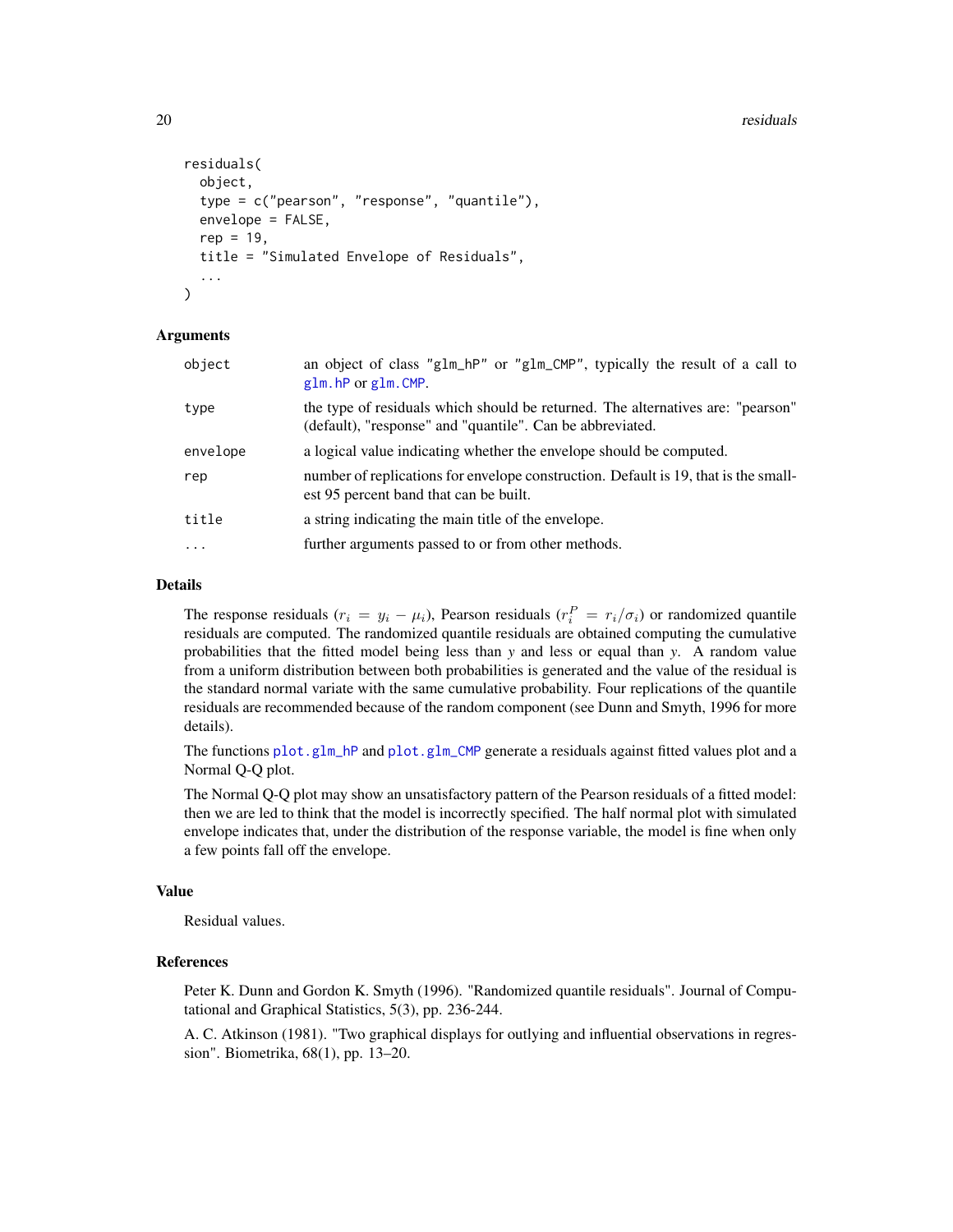# <span id="page-20-0"></span>summary.glm\_CMP 21

### See Also

[plots](#page-15-2)

### Examples

```
## Estimate a hyper-Poisson model
Bids$size.sq <- Bids$size ^ 2
hP.fit <- glm.hP(formula.mu = numbids ~ leglrest + rearest + finrest +
              whtknght + bidprem + insthold + size + size.sq + regulatn,
              formula.gamma = numbids \sim 1, data = Bids)
## Compute residuals
r <- residuals(hP.fit)
## Estimate a COM-Poisson model
Bids$size.sq <- Bids$size ^ 2
CMP.fit <- glm.CMP(formula.mu = numbids ~ leglrest + rearest + finrest +
              whtknght + bidprem + insthold + size + size.sq + regulatn,
              formula.nu = numbids \sim 1, data = Bids)
## Compute its residuals
r <- residuals(CMP.fit)
```
summary.glm\_CMP *Summarizing COM-Poisson Fits*

# Description

These functions are all methods for class "glm\_CMP" or summary.glm\_CMP objects.

# Usage

```
## S3 method for class 'glm_CMP'
summary(object, ...)
## S3 method for class 'summary.glm_CMP'
print(
  x,
  digits = max(3, getOption("digits") - 3),signif.stars = getOption("show.signif.stars"),
  ...
\mathcal{L}
```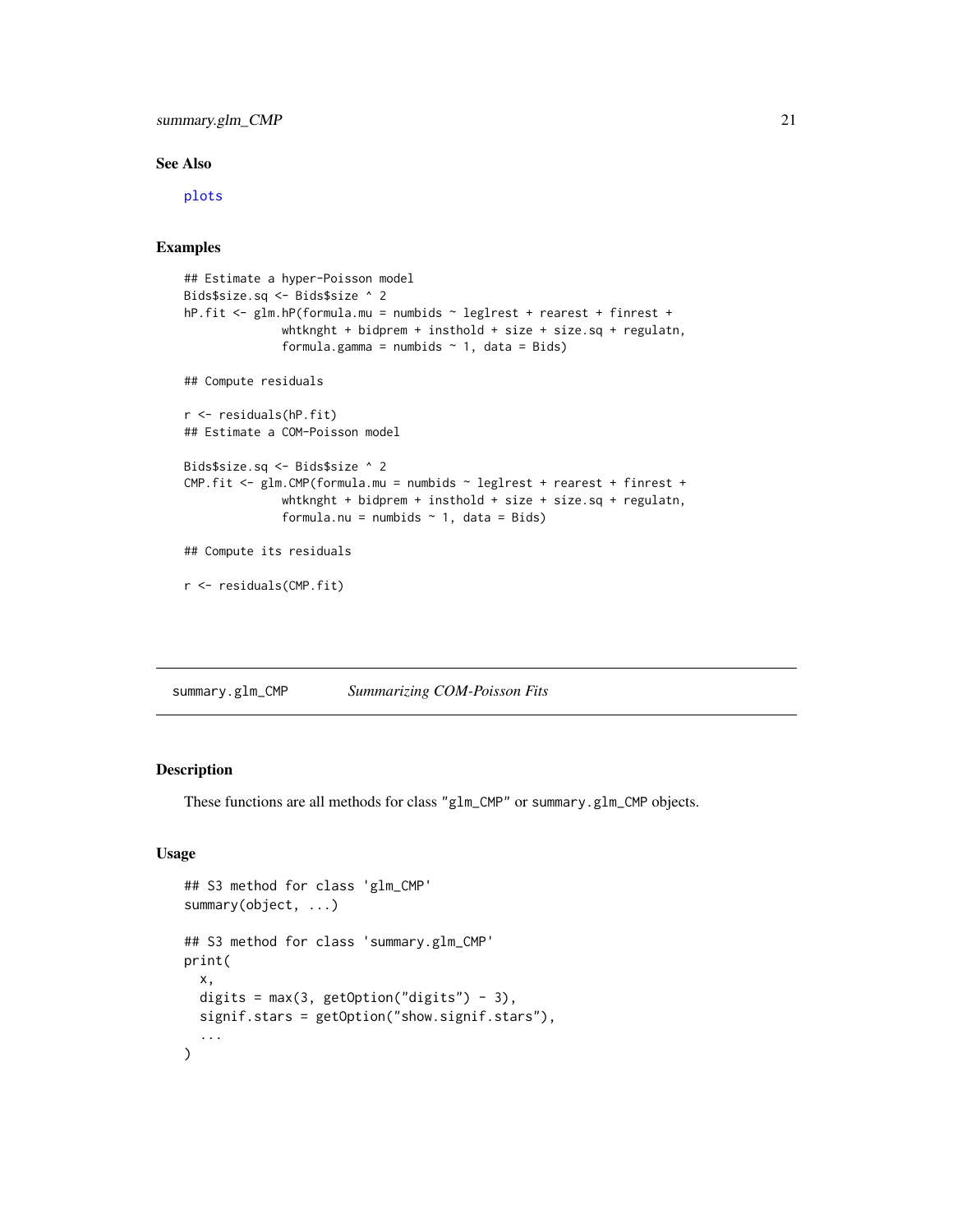# <span id="page-21-0"></span>Arguments

| object       | an object of class "g1m_CMP", usually, a result of a call to g1m. CMP.                |
|--------------|---------------------------------------------------------------------------------------|
| .            | further arguments passed to or from other methods.                                    |
| x.           | an object of class "summary.g1m_CMP", usually, a result of a call to summary.g1m_CMP. |
| digits       | the number of significant digits to use when printing.                                |
| signif.stars | logical. If TRUE, 'significance stars' are printed for each coefficient.              |

# Examples

```
## Fit a COM-Poisson model
Bids$size.sq <- Bids$size^2
fit <- glm.CMP(formula.mu = numbids ~ leglrest + rearest + finrest +
               whtknght + bidprem + insthold + size + size.sq + regulatn,
               formula.nu = numbids \sim 1, data = Bids)
## Obtain a summary of the fitted model
summary(fit)
```
summary.glm\_hP *Summarizing hyper-Poisson Fits*

#### Description

These functions are all methods for class "glm\_hP" or summary.glm\_hP objects.

# Usage

```
## S3 method for class 'glm_hP'
summary(object, ...)
## S3 method for class 'summary.glm_hP'
print(
 x,
 digits = max(3, getOption("digits") - 3),signif.stars = getOption("show.signif.stars"),
  ...
)
```
# Arguments

| object       | an object of class "g1m_hP", usually, a result of a call to g1m.hP.                 |
|--------------|-------------------------------------------------------------------------------------|
| .            | further arguments passed to or from other methods.                                  |
| x            | an object of class "summary.glm_hP", usually, a result of a call to summary.glm_hP. |
| digits       | the number of significant digits to use when printing.                              |
| signif.stars | logical. If TRUE, 'significance stars' are printed for each coefficient.            |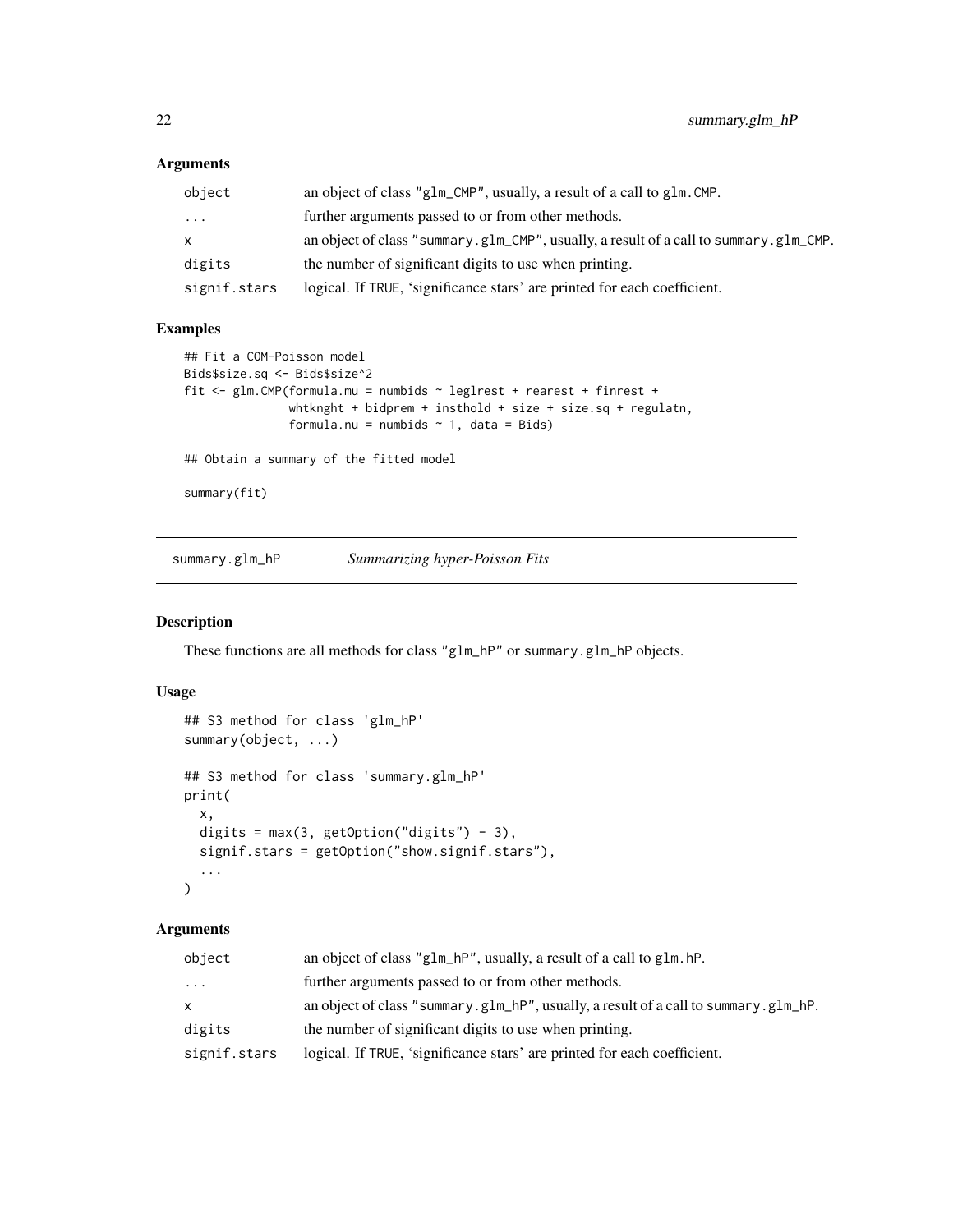# summary.glm\_hP 23

```
## Fit a hyper-Poisson model
Bids$size.sq <- Bids$size ^ 2
fit <- glm.hP(formula.mu = numbids ~ leglrest + rearest + finrest +
              whtknght + bidprem + insthold + size + size.sq + regulatn,
              formula.gamma = numbids \sim 1, data = Bids)
## Obtain a summary of the fitted model
```

```
summary(fit)
```